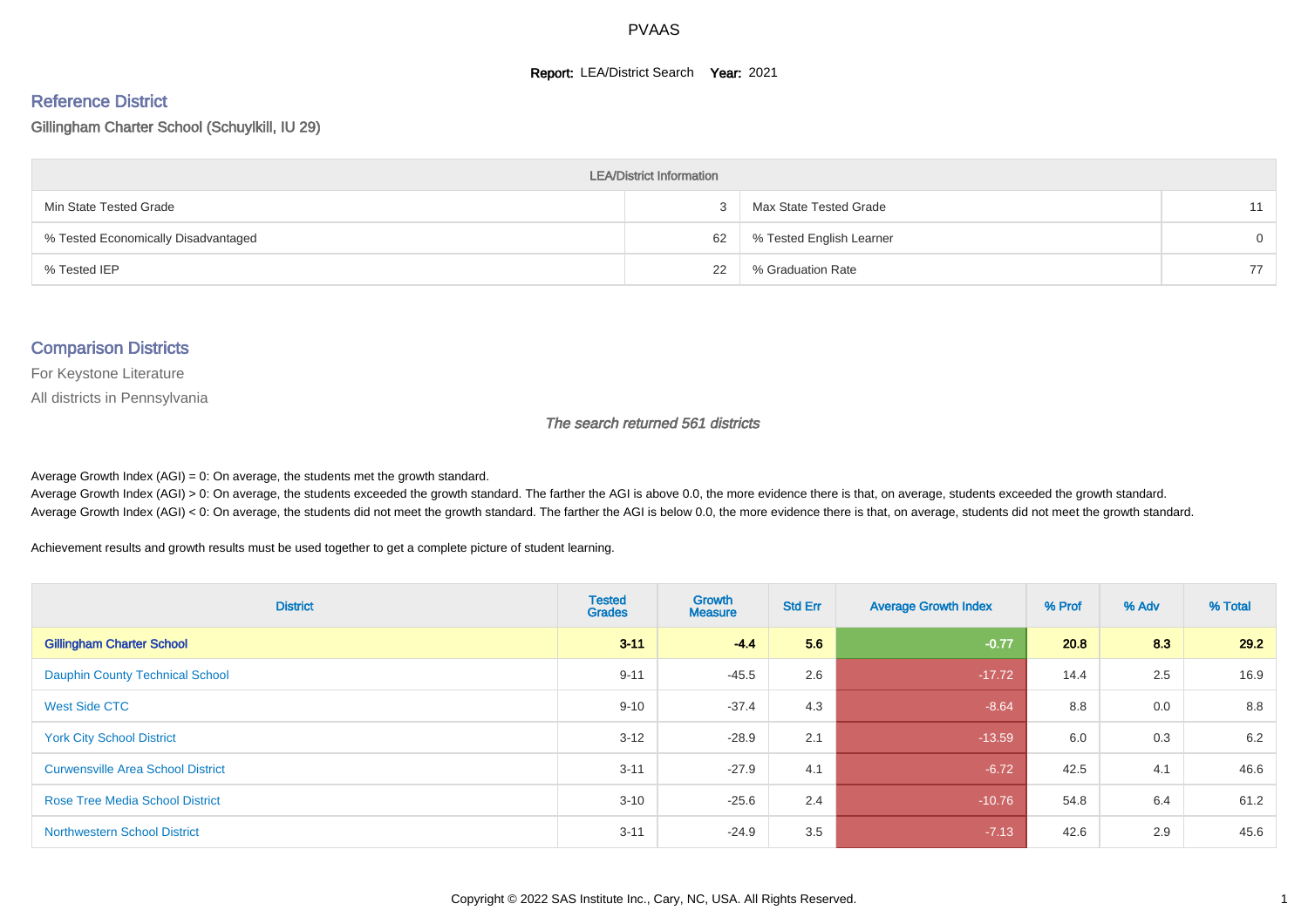| <b>District</b>                               | <b>Tested</b><br><b>Grades</b> | Growth<br><b>Measure</b> | <b>Std Err</b> | <b>Average Growth Index</b> | % Prof | % Adv | % Total |
|-----------------------------------------------|--------------------------------|--------------------------|----------------|-----------------------------|--------|-------|---------|
| <b>Gillingham Charter School</b>              | $3 - 11$                       | $-4.4$                   | 5.6            | $-0.77$                     | 20.8   | 8.3   | 29.2    |
| Philipsburg-Osceola Area School District      | $3 - 11$                       | $-24.8$                  | 3.3            | $-7.43$                     | 19.7   | 2.6   | 22.4    |
| <b>Mastery Charter School - Gratz Campus</b>  | $7 - 10$                       | $-23.9$                  | 4.5            | $-5.29$                     | 2.9    | 0.0   | 2.9     |
| <b>Southern Fulton School District</b>        | $3 - 11$                       | $-23.7$                  | 4.4            | $-5.37$                     | 34.2   | 10.5  | 44.7    |
| <b>Shikellamy School District</b>             | $3 - 10$                       | $-22.3$                  | 2.5            | $-8.92$                     | 33.3   | 6.1   | 39.5    |
| <b>Lawrence County CTC</b>                    | $10 - 11$                      | $-21.7$                  | 3.6            | $-6.05$                     | 19.8   | 0.0   | 19.8    |
| Lackawanna Trail School District              | $3 - 10$                       | $-21.7$                  | 3.5            | $-6.20$                     | 38.5   | 1.5   | 40.0    |
| <b>Springfield Township School District</b>   | $3 - 11$                       | $-18.9$                  | 3.2            | $-5.88$                     | 62.6   | 3.6   | 66.3    |
| <b>Frazier School District</b>                | $3 - 11$                       | $-17.2$                  | 3.7            | $-4.70$                     | 37.1   | 1.6   | 38.7    |
| <b>Penns Manor Area School District</b>       | $3 - 12$                       | $-17.0$                  | 3.7            | $-4.52$                     | 29.7   | 3.1   | 32.8    |
| <b>Pennridge School District</b>              | $3 - 10$                       | $-16.8$                  | 1.4            | $-11.59$                    | 46.8   | 8.0   | 54.9    |
| Jefferson County-Dubois AVTS                  | $9 - 11$                       | $-16.2$                  | 3.9            | $-4.16$                     | 23.0   | 0.0   | 23.0    |
| <b>Lancaster School District</b>              | $3 - 12$                       | $-15.8$                  | 1.5            | $-10.90$                    | 14.6   | 2.3   | 16.9    |
| Mifflinburg Area School District              | $3 - 11$                       | $-15.8$                  | 2.5            | $-6.30$                     | 42.4   | 4.0   | 46.4    |
| Schuylkill Haven Area School District         | $3 - 11$                       | $-15.3$                  | 3.1            | $-4.87$                     | 49.7   | 2.4   | 52.1    |
| <b>Ringgold School District</b>               | $3 - 11$                       | $-14.7$                  | 2.4            | $-6.04$                     | 41.5   | 7.9   | 49.4    |
| <b>Tacony Academy Charter School</b>          | $3 - 11$                       | $-14.7$                  | 3.0            | $-4.82$                     | 22.4   | 1.8   | 24.1    |
| Southern Columbia Area School District        | $3 - 11$                       | $-14.6$                  | 3.0            | $-4.92$                     | 55.0   | 4.0   | 59.0    |
| <b>Erie City School District</b>              | $3 - 12$                       | $-14.5$                  | 1.6            | $-9.26$                     | 25.4   | 3.0   | 28.4    |
| <b>Ridgway Area School District</b>           | $3 - 11$                       | $-14.5$                  | 4.1            | $-3.56$                     | 49.0   | 9.8   | 58.8    |
| Minersville Area School District              | $3 - 11$                       | $-14.4$                  | 3.7            | $-3.90$                     | 39.3   | 3.3   | 42.6    |
| <b>Williamsburg Community School District</b> | $3 - 11$                       | $-14.3$                  | 4.1            | $-3.48$                     | 28.3   | 0.0   | 28.3    |
| Johnsonburg Area School District              | $3 - 11$                       | $-14.1$                  | 3.9            | $-3.62$                     | 54.0   | 4.6   | 58.6    |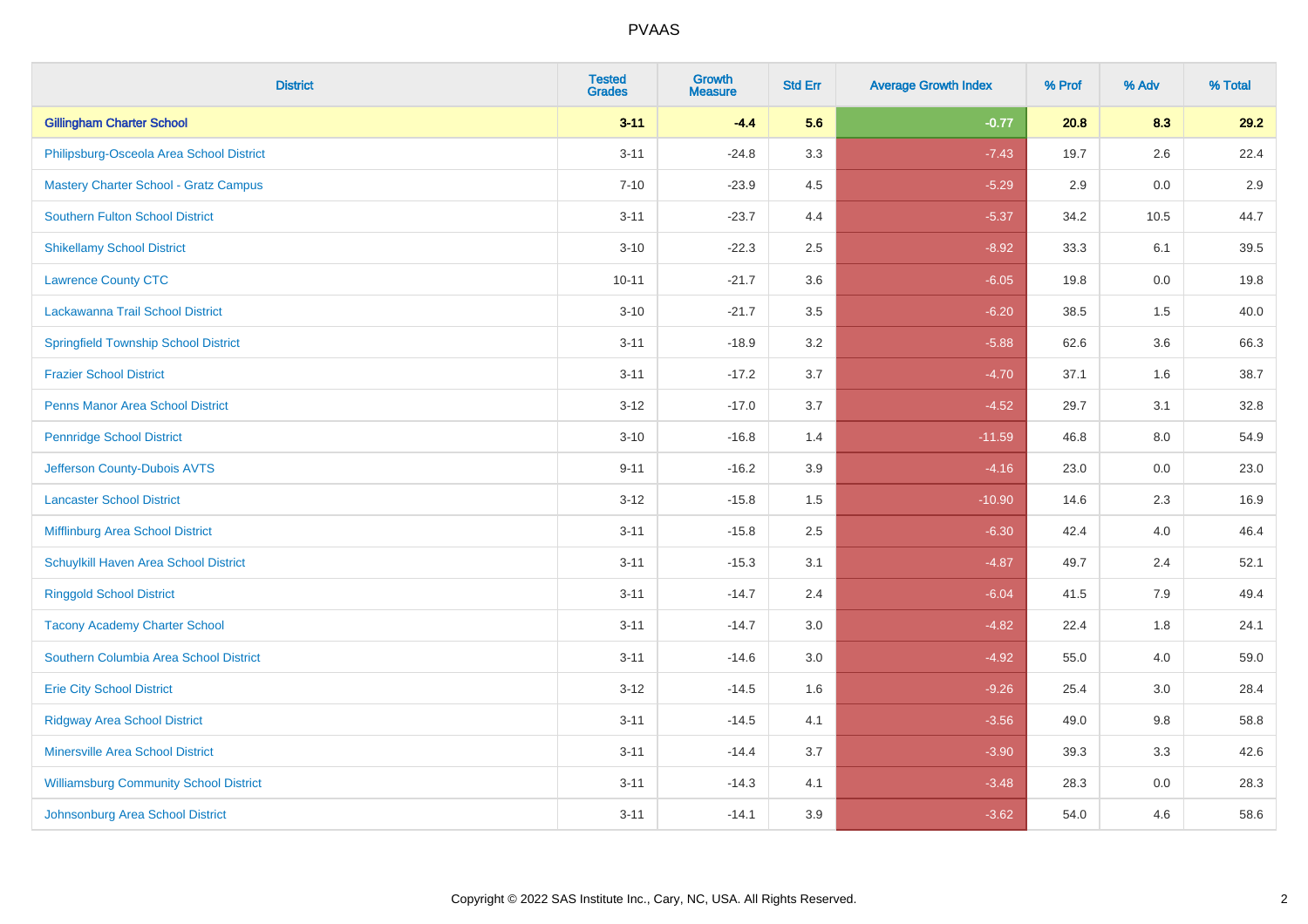| <b>District</b>                                 | <b>Tested</b><br><b>Grades</b> | <b>Growth</b><br><b>Measure</b> | <b>Std Err</b> | <b>Average Growth Index</b> | % Prof | % Adv   | % Total |
|-------------------------------------------------|--------------------------------|---------------------------------|----------------|-----------------------------|--------|---------|---------|
| <b>Gillingham Charter School</b>                | $3 - 11$                       | $-4.4$                          | 5.6            | $-0.77$                     | 20.8   | 8.3     | 29.2    |
| <b>Riverside Beaver County School District</b>  | $3 - 11$                       | $-14.0$                         | 3.0            | $-4.64$                     | 49.4   | $8.8\,$ | 58.2    |
| <b>Bristol Township School District</b>         | $3 - 11$                       | $-13.9$                         | 2.0            | $-7.05$                     | 31.0   | 3.7     | 34.7    |
| <b>Tulpehocken Area School District</b>         | $3 - 12$                       | $-13.7$                         | 2.8            | $-4.81$                     | 36.7   | 2.8     | 39.4    |
| Propel Charter School - Braddock Hills          | $3 - 11$                       | $-13.6$                         | 3.6            | $-3.81$                     | 9.7    | 1.6     | 11.3    |
| Salisbury-Elk Lick School District              | $3 - 11$                       | $-13.5$                         | 5.9            | $-2.30$                     | 27.8   | 0.0     | 27.8    |
| <b>Titusville Area School District</b>          | $3 - 11$                       | $-13.2$                         | 2.6            | $-4.99$                     | 43.2   | 4.8     | 48.0    |
| <b>Rochester Area School District</b>           | $3 - 11$                       | $-13.2$                         | 4.6            | $-2.89$                     | 19.5   | 1.3     | 20.8    |
| <b>Northern Potter School District</b>          | $3 - 12$                       | $-13.1$                         | 4.6            | $-2.84$                     | 37.5   | 0.0     | 37.5    |
| Southern Huntingdon County School District      | $3 - 11$                       | $-12.9$                         | 3.2            | $-3.98$                     | 32.5   | 2.5     | 35.0    |
| <b>Keystone Education Center Charter School</b> | $3 - 12$                       | $-12.9$                         | 5.9            | $-2.19$                     | 28.0   | 0.0     | 28.0    |
| <b>Hatboro-Horsham School District</b>          | $3 - 11$                       | $-12.8$                         | 1.7            | $-7.47$                     | 45.6   | 7.2     | 52.8    |
| <b>Norristown Area School District</b>          | $3 - 12$                       | $-12.8$                         | 1.6            | $-7.98$                     | 23.5   | $2.3\,$ | 25.7    |
| <b>Avonworth School District</b>                | $3 - 10$                       | $-12.6$                         | 3.1            | $-4.01$                     | 59.8   | 4.6     | 64.4    |
| <b>Columbia-Montour AVTS</b>                    | $9 - 10$                       | $-12.5$                         | 3.0            | $-4.16$                     | 22.3   | 0.6     | 22.9    |
| <b>Wellsboro Area School District</b>           | $3 - 11$                       | $-12.4$                         | 3.0            | $-4.11$                     | 49.2   | 11.9    | 61.1    |
| Owen J Roberts School District                  | $3 - 11$                       | $-12.3$                         | 1.6            | $-7.61$                     | 57.0   | 11.9    | 69.0    |
| <b>West Mifflin Area School District</b>        | $3 - 12$                       | $-12.3$                         | 2.9            | $-4.22$                     | 39.7   | 10.3    | 50.0    |
| <b>Annville-Cleona School District</b>          | $3 - 12$                       | $-12.1$                         | 2.7            | $-4.46$                     | 34.9   | 7.8     | 42.6    |
| Catasauqua Area School District                 | $3 - 12$                       | $-12.1$                         | 3.0            | $-4.00$                     | 36.8   | 7.6     | 44.3    |
| <b>Bucks County Technical High School</b>       | $9 - 10$                       | $-12.0$                         | 2.5            | $-4.84$                     | 35.9   | 3.2     | 39.2    |
| <b>Marion Center Area School District</b>       | $3 - 10$                       | $-12.0$                         | 3.1            | $-3.87$                     | 33.7   | 1.1     | 34.8    |
| <b>Moniteau School District</b>                 | $3 - 11$                       | $-11.8$                         | 3.3            | $-3.56$                     | 50.0   | 6.3     | 56.3    |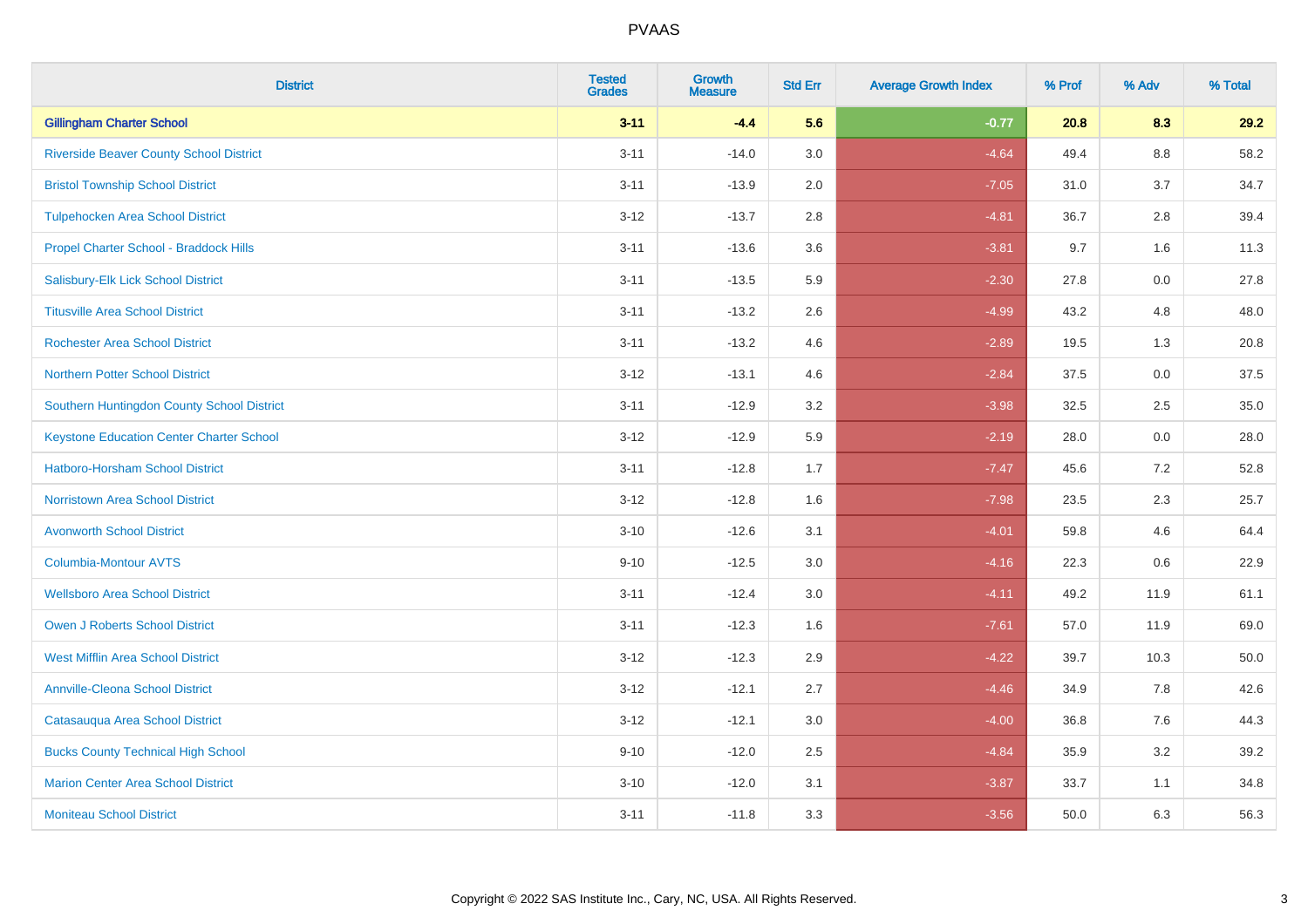| <b>District</b>                            | <b>Tested</b><br><b>Grades</b> | <b>Growth</b><br><b>Measure</b> | <b>Std Err</b> | <b>Average Growth Index</b> | % Prof | % Adv | % Total |
|--------------------------------------------|--------------------------------|---------------------------------|----------------|-----------------------------|--------|-------|---------|
| <b>Gillingham Charter School</b>           | $3 - 11$                       | $-4.4$                          | 5.6            | $-0.77$                     | 20.8   | 8.3   | 29.2    |
| Steelton-Highspire School District         | $3 - 11$                       | $-11.8$                         | 3.5            | $-3.40$                     | 14.5   | 0.0   | 14.5    |
| <b>Propel Charter School-Homestead</b>     | $3 - 11$                       | $-11.7$                         | 4.1            | $-2.84$                     | 15.9   | 0.0   | 15.9    |
| <b>Abington School District</b>            | $3 - 10$                       | $-11.5$                         | 1.9            | $-6.00$                     | 56.2   | 11.6  | 67.8    |
| Southern Tioga School District             | $3 - 11$                       | $-11.5$                         | 2.7            | $-4.25$                     | 47.8   | 6.4   | 54.3    |
| Maritime Academy Charter School            | $3 - 10$                       | $-11.4$                         | 3.5            | $-3.29$                     | 15.2   | 0.0   | 15.2    |
| <b>Plum Borough School District</b>        | $3 - 11$                       | $-11.3$                         | 2.2            | $-5.19$                     | 51.1   | 9.0   | 60.1    |
| <b>South Park School District</b>          | $3 - 11$                       | $-11.3$                         | 2.7            | $-4.23$                     | 53.5   | 13.7  | 67.3    |
| La Academia Partnership Charter School     | $6 - 11$                       | $-11.0$                         | 4.7            | $-2.34$                     | 6.8    | 0.0   | 6.8     |
| <b>Sugar Valley Rural Charter School</b>   | $3 - 11$                       | $-11.0$                         | 4.5            | $-2.46$                     | 14.9   | 0.0   | 14.9    |
| <b>Solanco School District</b>             | $3 - 11$                       | $-11.0$                         | 2.0            | $-5.55$                     | 41.6   | 4.5   | 46.1    |
| <b>Propel Charter School-Montour</b>       | $3 - 10$                       | $-10.7$                         | 3.9            | $-2.71$                     | 13.7   | 0.0   | 13.7    |
| Northern Lehigh School District            | $3 - 12$                       | $-10.4$                         | 2.7            | $-3.82$                     | 28.0   | 9.3   | 37.3    |
| <b>Exeter Township School District</b>     | $3 - 11$                       | $-10.4$                         | 1.9            | $-5.44$                     | 50.6   | 2.7   | 53.3    |
| <b>Farrell Area School District</b>        | $3 - 11$                       | $-10.4$                         | 4.3            | $-2.41$                     | 19.0   | 0.0   | 19.0    |
| The New Academy Charter School             | $8 - 11$                       | $-10.4$                         | 5.2            | $-2.00$                     | 0.0    | 0.0   | 0.0     |
| <b>Union City Area School District</b>     | $3 - 12$                       | $-10.2$                         | 3.6            | $-2.87$                     | 42.9   | 3.2   | 46.0    |
| <b>Pittston Area School District</b>       | $3 - 11$                       | $-10.1$                         | 5.6            | $-1.80$                     | 38.1   | 9.5   | 47.6    |
| <b>Northwest Area School District</b>      | $3 - 10$                       | $-10.0$                         | 3.8            | $-2.59$                     | 34.6   | 7.3   | 41.8    |
| Jefferson-Morgan School District           | $3 - 10$                       | $-9.9$                          | 4.2            | $-2.35$                     | 43.8   | 4.2   | 47.9    |
| <b>Big Spring School District</b>          | $3 - 11$                       | $-9.8$                          | 2.4            | $-4.00$                     | 38.6   | 8.9   | 47.5    |
| <b>Neshannock Township School District</b> | $3 - 10$                       | $-9.7$                          | 2.9            | $-3.34$                     | 62.4   | 5.6   | 67.9    |
| <b>Benton Area School District</b>         | $3 - 10$                       | $-9.7$                          | 4.5            | $-2.18$                     | 43.2   | 5.4   | 48.6    |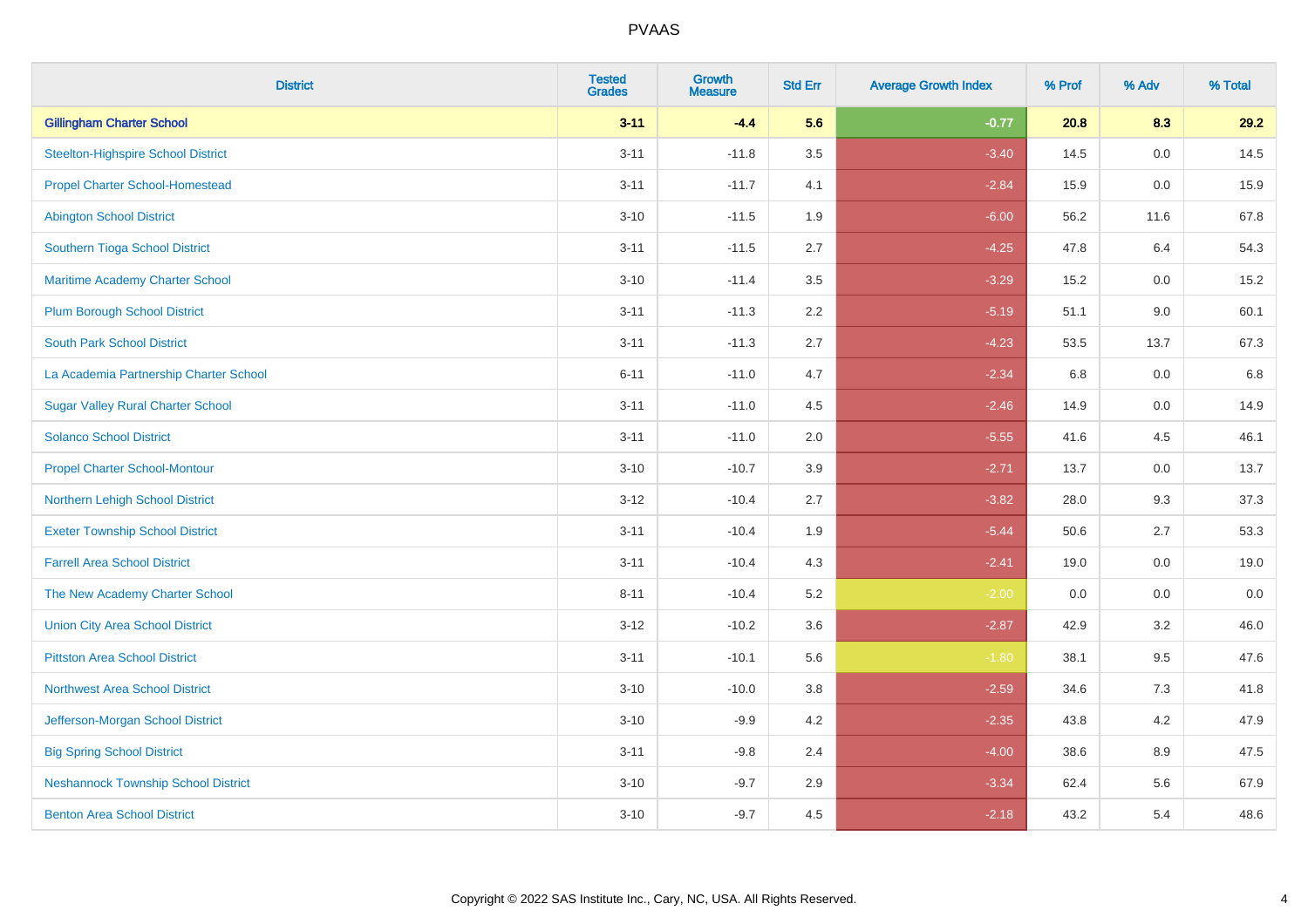| <b>District</b>                               | <b>Tested</b><br><b>Grades</b> | <b>Growth</b><br><b>Measure</b> | <b>Std Err</b> | <b>Average Growth Index</b> | % Prof | % Adv   | % Total |
|-----------------------------------------------|--------------------------------|---------------------------------|----------------|-----------------------------|--------|---------|---------|
| <b>Gillingham Charter School</b>              | $3 - 11$                       | $-4.4$                          | 5.6            | $-0.77$                     | 20.8   | 8.3     | 29.2    |
| <b>Chambersburg Area School District</b>      | $3 - 11$                       | $-9.5$                          | 1.3            | $-7.20$                     | 42.7   | $8.6\,$ | 51.4    |
| <b>Redbank Valley School District</b>         | $3 - 11$                       | $-9.5$                          | 3.4            | $-2.77$                     | 31.5   | 4.9     | 36.4    |
| <b>Clearfield Area School District</b>        | $3 - 10$                       | $-9.4$                          | 2.6            | $-3.56$                     | 43.0   | 3.1     | 46.1    |
| <b>Carmichaels Area School District</b>       | $3 - 10$                       | $-9.3$                          | 3.3            | $-2.81$                     | 35.1   | 1.4     | 36.5    |
| <b>Berwick Area School District</b>           | $3 - 11$                       | $-9.3$                          | 2.6            | $-3.59$                     | 42.1   | 5.5     | 47.6    |
| <b>Bradford Area School District</b>          | $3 - 12$                       | $-9.3$                          | 2.4            | $-3.87$                     | 45.8   | 8.3     | 54.2    |
| <b>North East School District</b>             | $3 - 11$                       | $-9.3$                          | 3.1            | $-3.02$                     | 62.6   | 14.4    | 77.0    |
| <b>Innovative Arts Academy Charter School</b> | $6 - 11$                       | $-9.1$                          | 3.7            | $-2.44$                     | 9.5    | 0.0     | 9.5     |
| <b>Mahanoy Area School District</b>           | $3 - 10$                       | $-9.0$                          | 3.6            | $-2.49$                     | 26.2   | 1.6     | 27.9    |
| <b>Aliquippa School District</b>              | $3 - 11$                       | $-9.0$                          | 4.2            | $-2.14$                     | 11.0   | 0.0     | 11.0    |
| Philadelphia Academy Charter School           | $3 - 11$                       | $-8.9$                          | 2.9            | $-3.04$                     | 50.5   | 2.9     | 53.4    |
| South Allegheny School District               | $3 - 11$                       | $-8.8$                          | 3.2            | $-2.70$                     | 40.5   | $0.0\,$ | 40.5    |
| <b>North Star School District</b>             | $3 - 11$                       | $-8.7$                          | 3.5            | $-2.51$                     | 47.8   | 6.0     | 53.7    |
| <b>Palisades School District</b>              | $3 - 11$                       | $-8.7$                          | 2.8            | $-3.06$                     | 53.8   | 6.7     | 60.5    |
| <b>Milton Area School District</b>            | $3 - 11$                       | $-8.7$                          | 2.5            | $-3.52$                     | 45.4   | $6.9\,$ | 52.3    |
| <b>Chartiers-Houston School District</b>      | $3 - 10$                       | $-8.6$                          | 3.5            | $-2.41$                     | 59.7   | 4.5     | 64.2    |
| Lampeter-Strasburg School District            | $3 - 12$                       | $-8.6$                          | 2.0            | $-4.33$                     | 55.1   | 9.8     | 64.8    |
| <b>West Middlesex Area School District</b>    | $3 - 10$                       | $-8.4$                          | 3.8            | $-2.21$                     | 34.9   | 2.8     | 37.6    |
| <b>Elizabeth Forward School District</b>      | $3 - 11$                       | $-8.4$                          | 2.4            | $-3.41$                     | 51.7   | 4.0     | 55.7    |
| <b>Southmoreland School District</b>          | $3 - 11$                       | $-8.3$                          | 3.6            | $-2.32$                     | 56.8   | 7.2     | 64.0    |
| <b>Tamaqua Area School District</b>           | $3 - 12$                       | $-8.2$                          | 2.5            | $-3.24$                     | 44.5   | 1.9     | 46.4    |
| <b>Muncy School District</b>                  | $3 - 11$                       | $-8.1$                          | 3.7            | $-2.21$                     | 42.0   | 3.8     | 45.8    |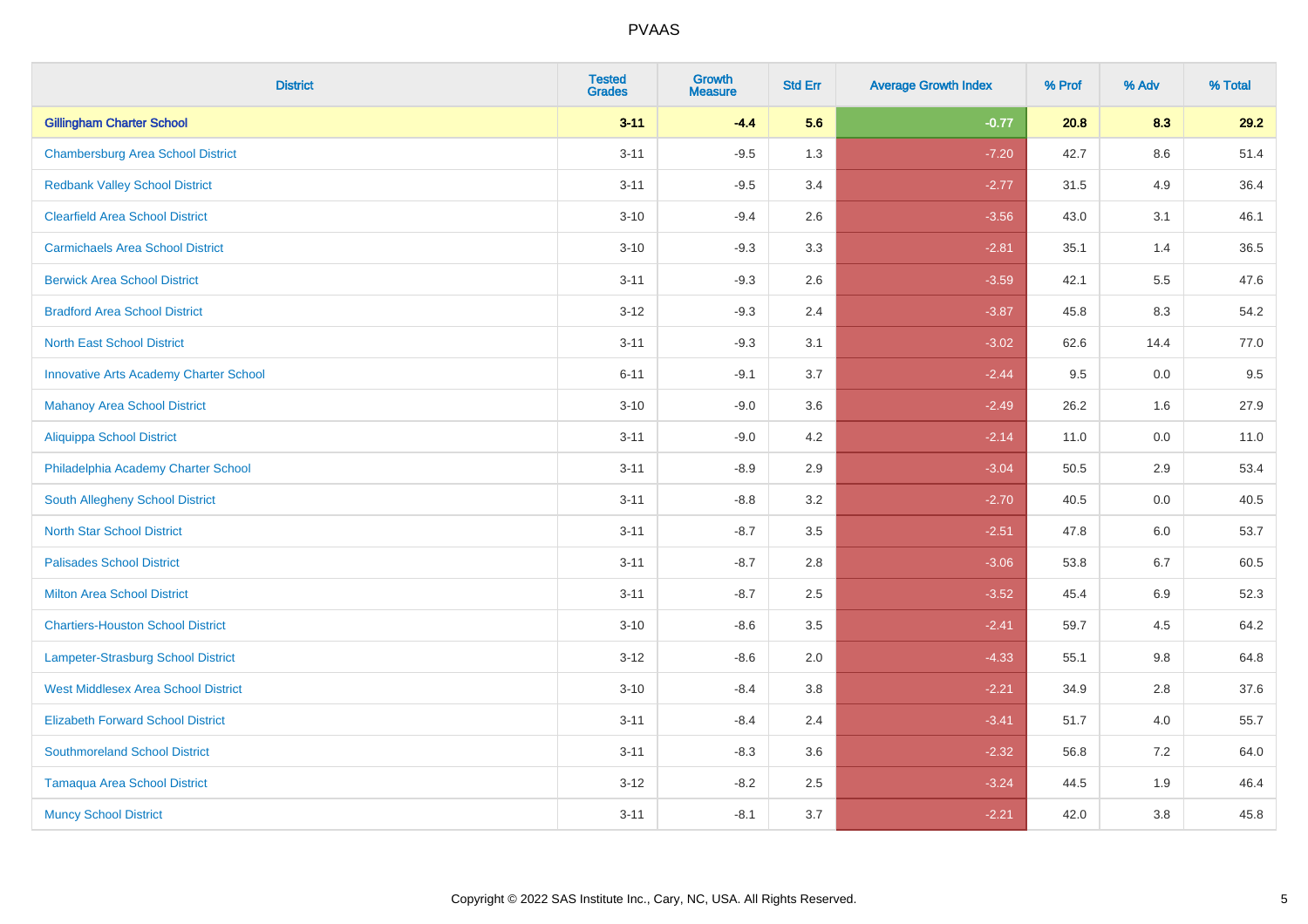| <b>District</b>                              | <b>Tested</b><br><b>Grades</b> | Growth<br><b>Measure</b> | <b>Std Err</b> | <b>Average Growth Index</b> | % Prof | % Adv | % Total |
|----------------------------------------------|--------------------------------|--------------------------|----------------|-----------------------------|--------|-------|---------|
| <b>Gillingham Charter School</b>             | $3 - 11$                       | $-4.4$                   | 5.6            | $-0.77$                     | 20.8   | 8.3   | 29.2    |
| <b>Portage Area School District</b>          | $3 - 10$                       | $-8.1$                   | 3.6            | $-2.26$                     | 40.6   | 9.4   | 50.0    |
| <b>Blairsville-Saltsburg School District</b> | $3 - 11$                       | $-8.0$                   | 3.0            | $-2.68$                     | 37.3   | 7.0   | 44.3    |
| <b>Western Beaver County School District</b> | $3 - 11$                       | $-7.8$                   | 4.2            | $-1.87$                     | 56.5   | 6.5   | 63.0    |
| <b>Shamokin Area School District</b>         | $3 - 11$                       | $-7.7$                   | 4.8            | $-1.60$                     | 38.1   | 3.2   | 41.3    |
| <b>Pine Grove Area School District</b>       | $3 - 11$                       | $-7.7$                   | 2.9            | $-2.66$                     | 42.3   | 7.7   | 50.0    |
| <b>Dunmore School District</b>               | $3 - 11$                       | $-7.7$                   | 2.9            | $-2.62$                     | 34.0   | 7.2   | 41.2    |
| <b>Penn Hills School District</b>            | $3 - 11$                       | $-7.6$                   | 2.6            | $-2.94$                     | 33.1   | 0.7   | 33.8    |
| <b>Mohawk Area School District</b>           | $3 - 11$                       | $-7.5$                   | 3.1            | $-2.45$                     | 49.4   | 11.0  | 60.4    |
| Northern Tioga School District               | $3 - 12$                       | $-7.5$                   | 2.8            | $-2.64$                     | 54.0   | 1.2   | 55.2    |
| <b>Conneaut School District</b>              | $3 - 12$                       | $-7.5$                   | 2.6            | $-2.91$                     | 38.4   | 7.4   | 45.8    |
| <b>Highlands School District</b>             | $3 - 11$                       | $-7.4$                   | 2.7            | $-2.76$                     | 44.4   | 3.7   | 48.2    |
| <b>Williams Valley School District</b>       | $3 - 11$                       | $-7.3$                   | 3.4            | $-2.13$                     | 23.2   | 0.0   | 23.2    |
| California Area School District              | $3 - 10$                       | $-7.3$                   | 3.6            | $-2.02$                     | 42.6   | 9.8   | 52.5    |
| <b>Forest Hills School District</b>          | $3 - 11$                       | $-7.3$                   | 2.7            | $-2.74$                     | 41.1   | 13.7  | 54.8    |
| <b>Interboro School District</b>             | $3 - 12$                       | $-7.3$                   | 2.1            | $-3.43$                     | 46.6   | 4.8   | 51.4    |
| <b>Brownsville Area School District</b>      | $3 - 12$                       | $-7.2$                   | 3.9            | $-1.83$                     | 34.4   | 6.1   | 40.5    |
| <b>Windber Area School District</b>          | $3 - 11$                       | $-7.2$                   | 3.2            | $-2.24$                     | 55.4   | 7.2   | 62.6    |
| <b>Wallenpaupack Area School District</b>    | $3 - 11$                       | $-7.1$                   | 2.3            | $-3.09$                     | 40.8   | 2.4   | 43.1    |
| <b>Freedom Area School District</b>          | $3 - 11$                       | $-7.1$                   | 3.0            | $-2.37$                     | 43.8   | 4.2   | 47.9    |
| <b>Harbor Creek School District</b>          | $3 - 11$                       | $-7.1$                   | 2.7            | $-2.67$                     | 48.8   | 15.2  | 64.0    |
| <b>Moshannon Valley School District</b>      | $3 - 10$                       | $-7.0$                   | 3.4            | $-2.01$                     | 48.5   | 0.0   | 48.5    |
| Penn-Delco School District                   | $3 - 11$                       | $-6.8$                   | 1.9            | $-3.51$                     | 46.6   | 3.2   | 49.8    |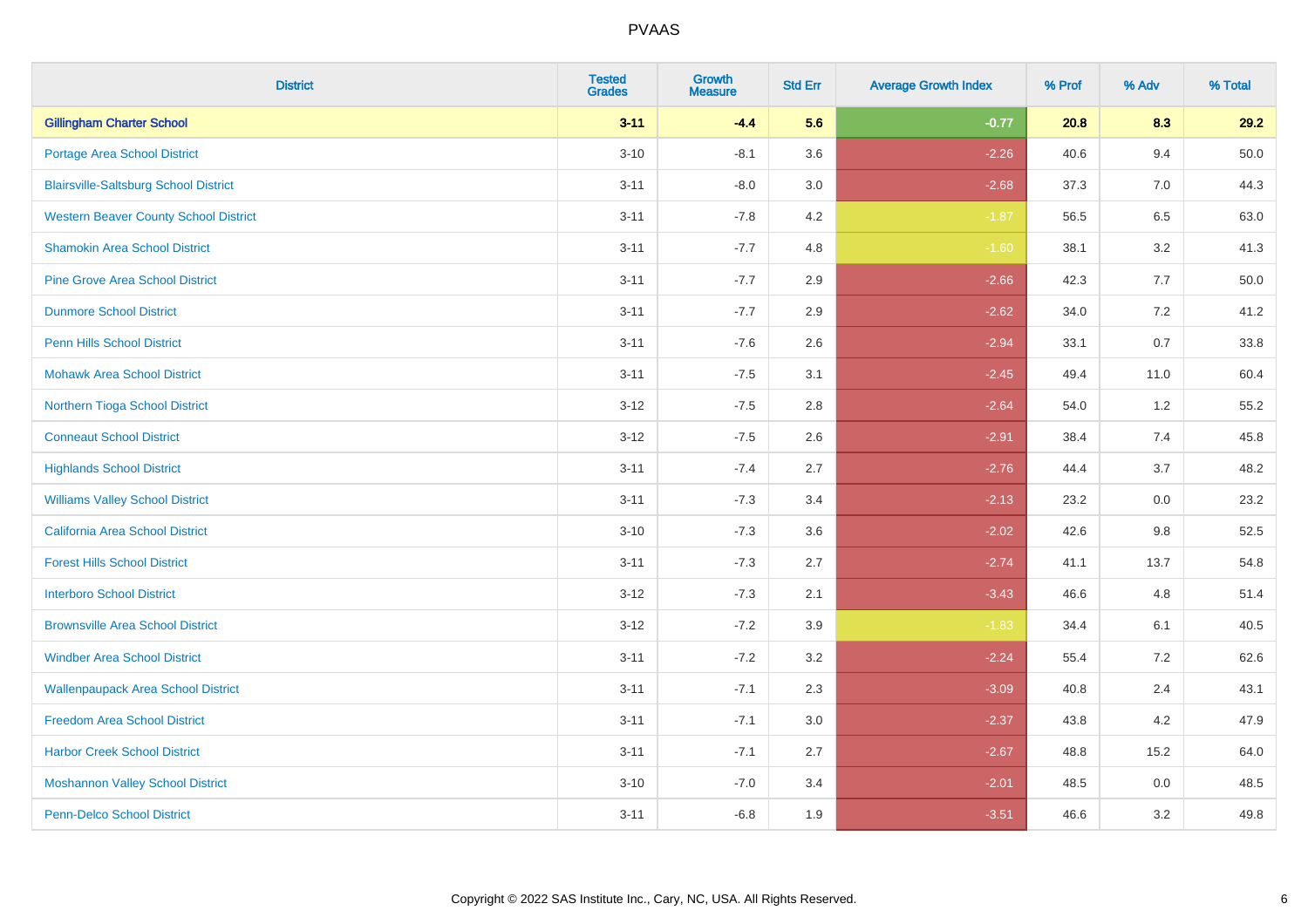| <b>District</b>                                   | <b>Tested</b><br><b>Grades</b> | <b>Growth</b><br><b>Measure</b> | <b>Std Err</b> | <b>Average Growth Index</b> | % Prof | % Adv   | % Total |
|---------------------------------------------------|--------------------------------|---------------------------------|----------------|-----------------------------|--------|---------|---------|
| <b>Gillingham Charter School</b>                  | $3 - 11$                       | $-4.4$                          | 5.6            | $-0.77$                     | 20.8   | 8.3     | 29.2    |
| <b>Yough School District</b>                      | $3 - 10$                       | $-6.6$                          | 2.7            | $-2.43$                     | 50.8   | 4.0     | 54.8    |
| <b>Butler Area School District</b>                | $3 - 11$                       | $-6.5$                          | 1.5            | $-4.26$                     | 42.5   | 9.4     | 51.9    |
| <b>Executive Education Academy Charter School</b> | $3 - 10$                       | $-6.5$                          | 3.1            | $-2.08$                     | 23.7   | $2.2\,$ | 25.8    |
| <b>New Castle Area School District</b>            | $3 - 12$                       | $-6.4$                          | 2.4            | $-2.66$                     | 32.5   | 4.3     | 36.8    |
| <b>Tri-Valley School District</b>                 | $3 - 10$                       | $-6.4$                          | 4.1            | $-1.57$                     | 37.0   | 4.4     | 41.3    |
| <b>Slippery Rock Area School District</b>         | $3 - 11$                       | $-6.3$                          | 2.5            | $-2.51$                     | 56.2   | 9.5     | 65.7    |
| <b>Upper Dauphin Area School District</b>         | $3 - 11$                       | $-6.3$                          | 3.2            | $-1.98$                     | 37.4   | 4.8     | 42.2    |
| <b>East Allegheny School District</b>             | $3 - 11$                       | $-6.3$                          | 3.3            | $-1.87$                     | 31.9   | 9.7     | 41.7    |
| <b>Dubois Area School District</b>                | $3 - 11$                       | $-6.2$                          | 2.0            | $-3.07$                     | 50.9   | 13.4    | 64.3    |
| <b>Mount Union Area School District</b>           | $3 - 10$                       | $-6.1$                          | 3.1            | $-1.97$                     | 32.2   | 3.4     | 35.6    |
| <b>Waynesboro Area School District</b>            | $3 - 12$                       | $-6.1$                          | 1.9            | $-3.20$                     | 50.0   | 6.8     | 56.8    |
| <b>East Lycoming School District</b>              | $3 - 11$                       | $-6.0$                          | 2.7            | $-2.24$                     | 48.3   | 4.2     | 52.5    |
| Karns City Area School District                   | $3 - 11$                       | $-6.0$                          | 2.9            | $-2.03$                     | 53.1   | 8.3     | 61.5    |
| <b>Forest City Regional School District</b>       | $3-12$                         | $-6.0$                          | $3.0\,$        | $-1.96$                     | 44.1   | $0.0\,$ | 44.1    |
| <b>Old Forge School District</b>                  | $3 - 12$                       | $-5.9$                          | 3.4            | $-1.73$                     | 52.9   | 7.1     | 60.0    |
| <b>Shade-Central City School District</b>         | $3 - 11$                       | $-5.9$                          | 4.6            | $-1.28$                     | 27.8   | 0.0     | 27.8    |
| <b>Fort Cherry School District</b>                | $3 - 10$                       | $-5.9$                          | 3.8            | $-1.56$                     | 55.2   | $5.2\,$ | 60.3    |
| <b>Universal Audenried Charter School</b>         | $9 - 11$                       | $-5.8$                          | 2.4            | $-2.40$                     | 14.6   | 0.0     | 14.6    |
| Jim Thorpe Area School District                   | $3 - 11$                       | $-5.8$                          | 2.7            | $-2.19$                     | 33.3   | 7.4     | 40.7    |
| <b>Blue Mountain School District</b>              | $3 - 10$                       | $-5.8$                          | 2.3            | $-2.56$                     | 46.6   | 8.5     | 55.1    |
| Susquehanna Township School District              | $3 - 12$                       | $-5.8$                          | 2.7            | $-2.17$                     | 36.0   | 5.6     | 41.6    |
| <b>Ferndale Area School District</b>              | $3 - 10$                       | $-5.8$                          | 4.3            | $-1.33$                     | 40.0   | 0.0     | 40.0    |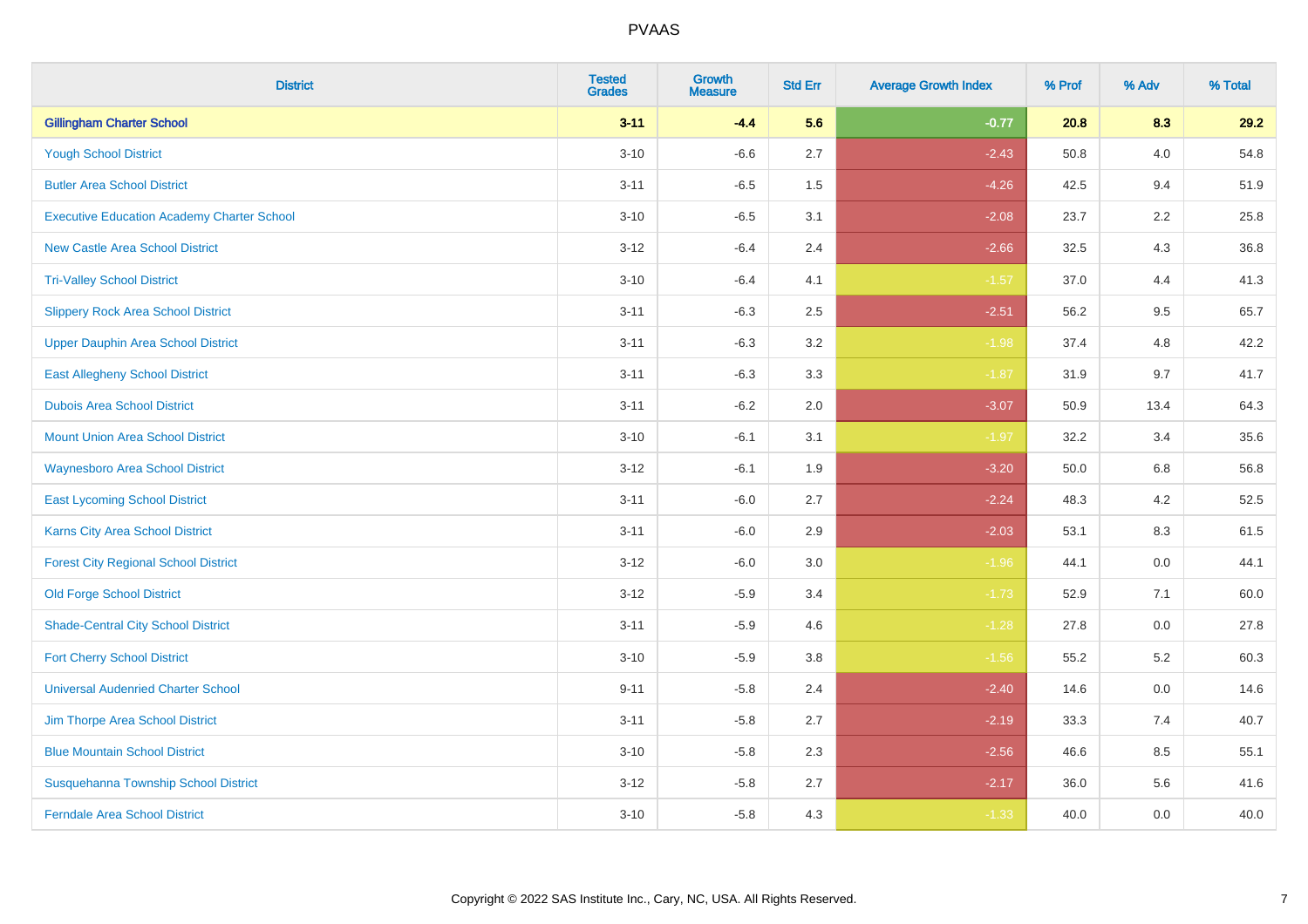| <b>District</b>                                | <b>Tested</b><br><b>Grades</b> | Growth<br><b>Measure</b> | <b>Std Err</b> | <b>Average Growth Index</b> | % Prof | % Adv   | % Total |
|------------------------------------------------|--------------------------------|--------------------------|----------------|-----------------------------|--------|---------|---------|
| <b>Gillingham Charter School</b>               | $3 - 11$                       | $-4.4$                   | 5.6            | $-0.77$                     | 20.8   | 8.3     | 29.2    |
| <b>Pequea Valley School District</b>           | $3 - 11$                       | $-5.8$                   | 3.2            | $-1.80$                     | 39.8   | 9.1     | 48.9    |
| <b>Austin Area School District</b>             | $3 - 11$                       | $-5.7$                   | 6.4            | $-0.90$                     | 33.3   | 5.6     | 38.9    |
| <b>Carbon Career &amp; Technical Institute</b> | $9 - 11$                       | $-5.7$                   | 3.6            | $-1.59$                     | 34.5   | $1.2\,$ | 35.7    |
| <b>Claysburg-Kimmel School District</b>        | $3 - 11$                       | $-5.7$                   | 4.0            | $-1.42$                     | 42.9   | 8.2     | 51.0    |
| South Williamsport Area School District        | $3 - 10$                       | $-5.7$                   | 2.5            | $-2.30$                     | 45.5   | 4.5     | 50.0    |
| <b>Fairfield Area School District</b>          | $3 - 11$                       | $-5.6$                   | 3.4            | $-1.66$                     | 57.9   | 4.0     | 61.8    |
| <b>Canton Area School District</b>             | $3 - 11$                       | $-5.5$                   | 3.2            | $-1.75$                     | 40.7   | 2.3     | 43.0    |
| <b>Bermudian Springs School District</b>       | $3 - 11$                       | $-5.5$                   | 2.9            | $-1.94$                     | 56.4   | 6.8     | 63.2    |
| <b>Montrose Area School District</b>           | $3 - 10$                       | $-5.5$                   | 3.0            | $-1.82$                     | 46.7   | 5.4     | 52.2    |
| <b>Trinity Area School District</b>            | $3 - 11$                       | $-5.4$                   | 2.0            | $-2.71$                     | 48.3   | 11.8    | 60.1    |
| Imhotep Institute Charter High School          | $9 - 11$                       | $-5.3$                   | 5.8            | $-0.92$                     | 25.0   | 0.0     | 25.0    |
| <b>Corry Area School District</b>              | $3 - 11$                       | $-5.3$                   | 2.6            | $-2.03$                     | 38.5   | 6.0     | 44.5    |
| <b>Carlisle Area School District</b>           | $3 - 11$                       | $-5.3$                   | 1.9            | $-2.81$                     | 54.0   | 6.3     | 60.3    |
| <b>Indiana Area School District</b>            | $3 - 11$                       | $-5.3$                   | 2.3            | $-2.28$                     | 47.6   | 18.4    | 66.1    |
| <b>Middletown Area School District</b>         | $3 - 11$                       | $-5.3$                   | 2.6            | $-2.05$                     | 46.4   | 5.3     | 51.7    |
| <b>Brentwood Borough School District</b>       | $3 - 11$                       | $-5.3$                   | 3.0            | $-1.72$                     | 52.0   | 6.1     | 58.2    |
| Perseus House Charter School Of Excellence     | $6 - 11$                       | $-5.2$                   | 3.0            | $-1.72$                     | 16.5   | 0.0     | 16.5    |
| <b>Keystone Central School District</b>        | $3 - 11$                       | $-5.1$                   | 2.0            | $-2.46$                     | 44.7   | 4.6     | 49.4    |
| <b>Upper Moreland Township School District</b> | $3 - 11$                       | $-5.0$                   | 2.2            | $-2.31$                     | 57.9   | 4.0     | 61.9    |
| <b>Mount Pleasant Area School District</b>     | $3 - 11$                       | $-5.0$                   | 2.6            | $-1.93$                     | 52.6   | 0.0     | 52.6    |
| <b>Washington School District</b>              | $3 - 11$                       | $-4.9$                   | 2.8            | $-1.76$                     | 30.1   | 2.4     | 32.5    |
| <b>Brandywine Heights Area School District</b> | $3 - 11$                       | $-4.9$                   | 2.7            | $-1.81$                     | 49.2   | 8.2     | 57.4    |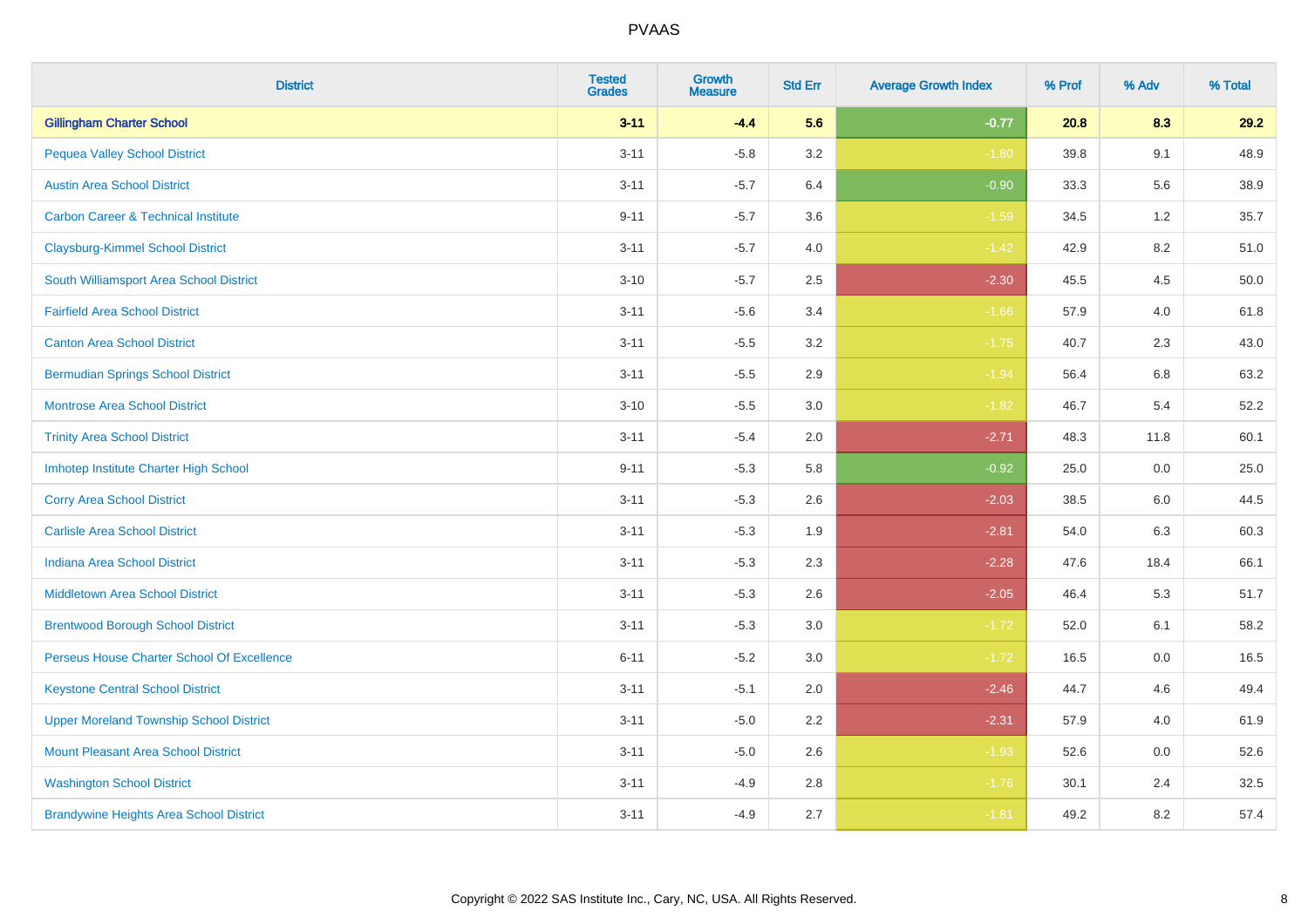| <b>District</b>                               | <b>Tested</b><br><b>Grades</b> | <b>Growth</b><br><b>Measure</b> | <b>Std Err</b> | <b>Average Growth Index</b> | % Prof | % Adv | % Total |
|-----------------------------------------------|--------------------------------|---------------------------------|----------------|-----------------------------|--------|-------|---------|
| <b>Gillingham Charter School</b>              | $3 - 11$                       | $-4.4$                          | 5.6            | $-0.77$                     | 20.8   | 8.3   | 29.2    |
| <b>Juniata County School District</b>         | $3 - 12$                       | $-4.9$                          | 2.1            | $-2.26$                     | 38.5   | 2.9   | 41.4    |
| <b>Central Columbia School District</b>       | $3 - 12$                       | $-4.8$                          | 2.6            | $-1.86$                     | 53.7   | 14.8  | 68.5    |
| Nazareth Area School District                 | $3 - 11$                       | $-4.7$                          | 1.7            | $-2.82$                     | 59.2   | 9.9   | 69.0    |
| <b>Boyertown Area School District</b>         | $3 - 11$                       | $-4.7$                          | 1.5            | $-3.17$                     | 55.2   | 11.3  | 66.5    |
| <b>Apollo-Ridge School District</b>           | $3 - 12$                       | $-4.7$                          | 3.7            | $-1.24$                     | 50.0   | 10.0  | 60.0    |
| <b>Crawford Central School District</b>       | $3 - 11$                       | $-4.7$                          | 2.2            | $-2.15$                     | 40.6   | 10.5  | 51.1    |
| <b>Riverview School District</b>              | $3 - 11$                       | $-4.6$                          | 3.8            | $-1.20$                     | 57.9   | 15.8  | 73.7    |
| <b>West Greene School District</b>            | $3 - 11$                       | $-4.5$                          | 4.3            | $-1.04$                     | 36.6   | 7.3   | 43.9    |
| <b>Greensburg Salem School District</b>       | $3 - 11$                       | $-4.4$                          | 2.4            | $-1.88$                     | 47.6   | 4.9   | 52.4    |
| <b>Coatesville Area School District</b>       | $3 - 11$                       | $-4.4$                          | 1.7            | $-2.62$                     | 36.3   | 4.2   | 40.5    |
| <b>Quakertown Community School District</b>   | $3 - 12$                       | $-4.4$                          | 1.6            | $-2.70$                     | 56.5   | 10.0  | 66.6    |
| <b>Somerset Area School District</b>          | $3 - 11$                       | $-4.4$                          | 2.3            | $-1.93$                     | 44.4   | 14.9  | 59.3    |
| <b>Gillingham Charter School</b>              | $3 - 11$                       | $-4.4$                          | 5.6            | $-0.77$                     | 20.8   | 8.3   | 29.2    |
| <b>Forest Area School District</b>            | $3 - 11$                       | $-4.4$                          | 5.4            | $-0.81$                     | 36.2   | 2.1   | 38.3    |
| Jeannette City School District                | $3 - 11$                       | $-4.3$                          | 3.8            | $-1.13$                     | 46.7   | 7.5   | 54.2    |
| <b>Antietam School District</b>               | $3 - 10$                       | $-4.3$                          | 3.8            | $-1.13$                     | 36.4   | 5.4   | 41.8    |
| <b>Oxford Area School District</b>            | $3 - 11$                       | $-4.3$                          | 1.9            | $-2.26$                     | 41.3   | 8.0   | 49.3    |
| <b>Bristol Borough School District</b>        | $3 - 12$                       | $-4.3$                          | 3.4            | $-1.27$                     | 39.7   | 1.3   | 41.0    |
| <b>Turkeyfoot Valley Area School District</b> | $3 - 12$                       | $-4.3$                          | 5.6            | $-0.76$                     | 22.0   | 5.1   | 27.1    |
| <b>Troy Area School District</b>              | $3 - 10$                       | $-4.3$                          | 3.4            | $-1.26$                     | 43.2   | 5.7   | 48.9    |
| East Pennsboro Area School District           | $3 - 11$                       | $-4.2$                          | 2.5            | $-1.71$                     | 60.8   | 8.5   | 69.3    |
| <b>Ellwood City Area School District</b>      | $3 - 11$                       | $-4.2$                          | 3.2            | $-1.29$                     | 54.1   | 14.1  | 68.2    |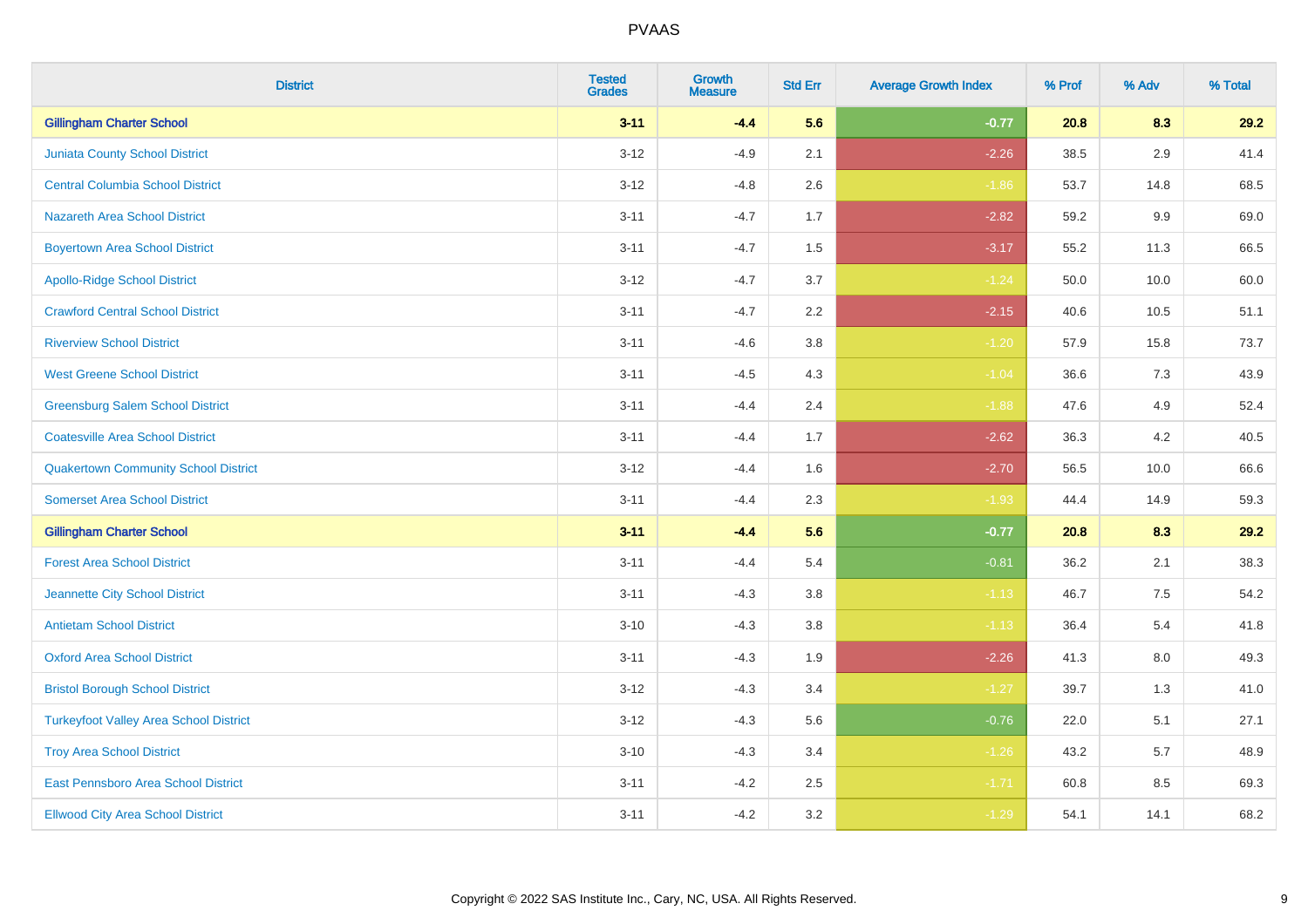| <b>District</b>                                                       | <b>Tested</b><br><b>Grades</b> | <b>Growth</b><br><b>Measure</b> | <b>Std Err</b> | <b>Average Growth Index</b> | % Prof | % Adv   | % Total |
|-----------------------------------------------------------------------|--------------------------------|---------------------------------|----------------|-----------------------------|--------|---------|---------|
| <b>Gillingham Charter School</b>                                      | $3 - 11$                       | $-4.4$                          | 5.6            | $-0.77$                     | 20.8   | 8.3     | 29.2    |
| <b>MaST Community Charter School</b>                                  | $3 - 10$                       | $-4.1$                          | 2.7            | $-1.52$                     | 44.0   | 9.5     | 53.4    |
| <b>Easton Area School District</b>                                    | $3 - 12$                       | $-4.1$                          | 1.4            | $-2.91$                     | 39.9   | 4.0     | 43.9    |
| <b>Cambria Heights School District</b>                                | $3 - 10$                       | $-4.1$                          | 3.1            | $-1.32$                     | 51.0   | $6.0\,$ | 57.0    |
| <b>Elk Lake School District</b>                                       | $3 - 11$                       | $-4.0$                          | 3.3            | $-1.23$                     | 46.2   | 3.3     | 49.4    |
| <b>Pottstown School District</b>                                      | $3 - 12$                       | $-4.0$                          | 2.4            | $-1.68$                     | 29.8   | 1.2     | 31.0    |
| <b>Gettysburg Area School District</b>                                | $3 - 11$                       | $-4.0$                          | 2.1            | $-1.89$                     | 45.3   | 14.0    | 59.3    |
| Preparatory Charter School Of Mathematics, Science, Tech, And Careers | $9 - 10$                       | $-4.0$                          | 2.5            | $-1.59$                     | 15.0   | 0.0     | 15.0    |
| <b>Sullivan County School District</b>                                | $3 - 10$                       | $-4.0$                          | 4.4            | $-0.90$                     | 66.7   | 2.6     | 69.2    |
| <b>Westmont Hilltop School District</b>                               | $3 - 11$                       | $-4.0$                          | 2.8            | $-1.40$                     | 36.3   | 13.3    | 49.6    |
| Juniata Valley School District                                        | $3 - 11$                       | $-3.9$                          | 3.5            | $-1.10$                     | 44.4   | 3.5     | 47.8    |
| <b>Big Beaver Falls Area School District</b>                          | $3 - 11$                       | $-3.9$                          | 3.3            | $-1.18$                     | 34.1   | 3.5     | 37.6    |
| <b>York Co School Of Technology</b>                                   | $9 - 12$                       | $-3.8$                          | 1.7            | $-2.22$                     | 39.1   | 5.6     | 44.7    |
| <b>Valley Grove School District</b>                                   | $3 - 10$                       | $-3.7$                          | 3.7            | $-1.01$                     | 51.2   | 6.1     | 57.3    |
| <b>Kane Area School District</b>                                      | $3 - 10$                       | $-3.7$                          | 3.2            | $-1.17$                     | 39.5   | 9.9     | 49.4    |
| <b>Conemaugh Township Area School District</b>                        | $3 - 12$                       | $-3.7$                          | 3.4            | $-1.09$                     | 53.8   | 17.6    | 71.4    |
| <b>Kiski Area School District</b>                                     | $3 - 11$                       | $-3.7$                          | 2.0            | $-1.86$                     | 57.4   | 10.4    | 67.8    |
| <b>Twin Valley School District</b>                                    | $3 - 12$                       | $-3.6$                          | 2.1            | $-1.69$                     | 49.6   | 7.1     | 56.8    |
| <b>Perkiomen Valley School District</b>                               | $3 - 11$                       | $-3.5$                          | 1.6            | $-2.18$                     | 53.8   | 13.4    | 67.2    |
| <b>Fannett-Metal School District</b>                                  | $3 - 11$                       | $-3.4$                          | 5.1            | $-0.67$                     | 38.7   | 8.1     | 46.8    |
| <b>Chestnut Ridge School District</b>                                 | $3 - 12$                       | $-3.4$                          | 2.9            | $-1.17$                     | 46.6   | 5.8     | 52.4    |
| <b>Pittsburgh School District</b>                                     | $3 - 11$                       | $-3.3$                          | 1.1            | $-3.04$                     | 33.9   | 8.2     | 42.1    |
| <b>Riverside School District</b>                                      | $3 - 11$                       | $-3.2$                          | 3.0            | $-1.09$                     | 43.0   | 9.0     | 52.0    |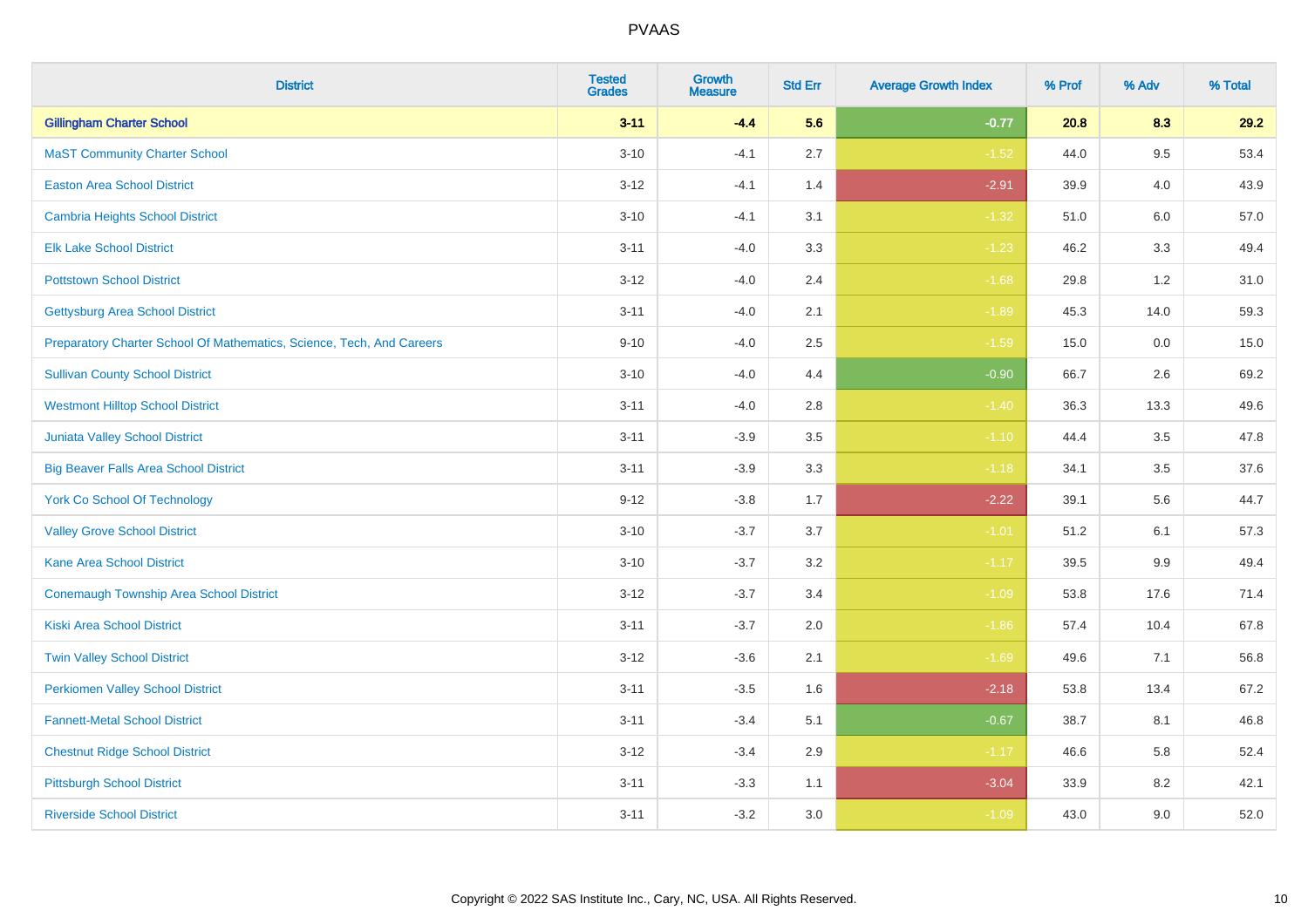| <b>District</b>                                         | <b>Tested</b><br><b>Grades</b> | <b>Growth</b><br><b>Measure</b> | <b>Std Err</b> | <b>Average Growth Index</b> | % Prof | % Adv   | % Total |
|---------------------------------------------------------|--------------------------------|---------------------------------|----------------|-----------------------------|--------|---------|---------|
| <b>Gillingham Charter School</b>                        | $3 - 11$                       | $-4.4$                          | 5.6            | $-0.77$                     | 20.8   | 8.3     | 29.2    |
| <b>Conemaugh Valley School District</b>                 | $3 - 12$                       | $-3.2$                          | 4.1            | $-0.78$                     | 48.2   | 5.6     | 53.7    |
| <b>Columbia Borough School District</b>                 | $3 - 12$                       | $-3.1$                          | 3.5            | $-0.89$                     | 29.5   | 1.9     | 31.4    |
| <b>Northeast Bradford School District</b>               | $3 - 10$                       | $-3.1$                          | 4.0            | $-0.78$                     | 33.9   | 3.4     | 37.3    |
| <b>Greater Johnstown School District</b>                | $3 - 11$                       | $-3.1$                          | 2.6            | $-1.19$                     | 26.1   | 0.0     | 26.1    |
| <b>Greencastle-Antrim School District</b>               | $3 - 11$                       | $-3.0$                          | 2.2            | $-1.36$                     | 62.4   | 9.9     | 72.3    |
| Center For Student Learning Charter School At Pennsbury | $6 - 12$                       | $-2.9$                          | 6.1            | $-0.47$                     | 42.9   | $0.0\,$ | 42.9    |
| <b>Scranton School District</b>                         | $3 - 12$                       | $-2.9$                          | 2.4            | $-1.22$                     | 45.6   | 3.6     | 49.1    |
| Oil City Area School District                           | $3 - 11$                       | $-2.9$                          | 2.6            | $-1.08$                     | 44.4   | 5.8     | 50.2    |
| <b>Quaker Valley School District</b>                    | $3 - 11$                       | $-2.8$                          | 2.6            | $-1.08$                     | 55.2   | 13.2    | 68.4    |
| <b>Susquehanna Community School District</b>            | $3 - 11$                       | $-2.8$                          | 4.2            | $-0.66$                     | 49.4   | 6.9     | 56.3    |
| <b>Chichester School District</b>                       | $3 - 11$                       | $-2.7$                          | 2.3            | $-1.17$                     | 44.6   | 6.6     | 51.2    |
| <b>Lewisburg Area School District</b>                   | $3 - 11$                       | $-2.7$                          | 2.6            | $-1.03$                     | 57.0   | 18.5    | 75.6    |
| Shenango Area School District                           | $3 - 11$                       | $-2.6$                          | 3.3            | $-0.79$                     | 50.6   | 13.9    | 64.6    |
| <b>Charleroi School District</b>                        | $3 - 11$                       | $-2.6$                          | 3.0            | $-0.86$                     | 55.7   | 7.4     | 63.1    |
| <b>Dallas School District</b>                           | $3 - 11$                       | $-2.5$                          | 2.2            | $-1.12$                     | 54.9   | 7.6     | 62.4    |
| <b>Clarion-Limestone Area School District</b>           | $3 - 12$                       | $-2.5$                          | 4.1            | $-0.60$                     | 56.8   | 6.8     | 63.6    |
| North Pocono School District                            | $3 - 11$                       | $-2.3$                          | 3.4            | $-0.68$                     | 52.0   | 16.4    | 68.5    |
| <b>Wyoming Valley West School District</b>              | $3 - 11$                       | $-2.2$                          | 2.4            | $-0.91$                     | 49.4   | 3.0     | 52.4    |
| <b>Burgettstown Area School District</b>                | $3 - 11$                       | $-2.1$                          | 3.4            | $-0.62$                     | 50.0   | 1.4     | 51.4    |
| <b>Bald Eagle Area School District</b>                  | $3 - 11$                       | $-2.1$                          | 2.7            | $-0.75$                     | 48.4   | 9.4     | 57.7    |
| Huntingdon Area School District                         | $3 - 11$                       | $-2.0$                          | 2.7            | $-0.72$                     | 36.8   | 10.3    | 47.0    |
| Hope For Hyndman Charter School                         | $3 - 11$                       | $-2.0$                          | 6.1            | $-0.32$                     | 33.3   | 0.0     | 33.3    |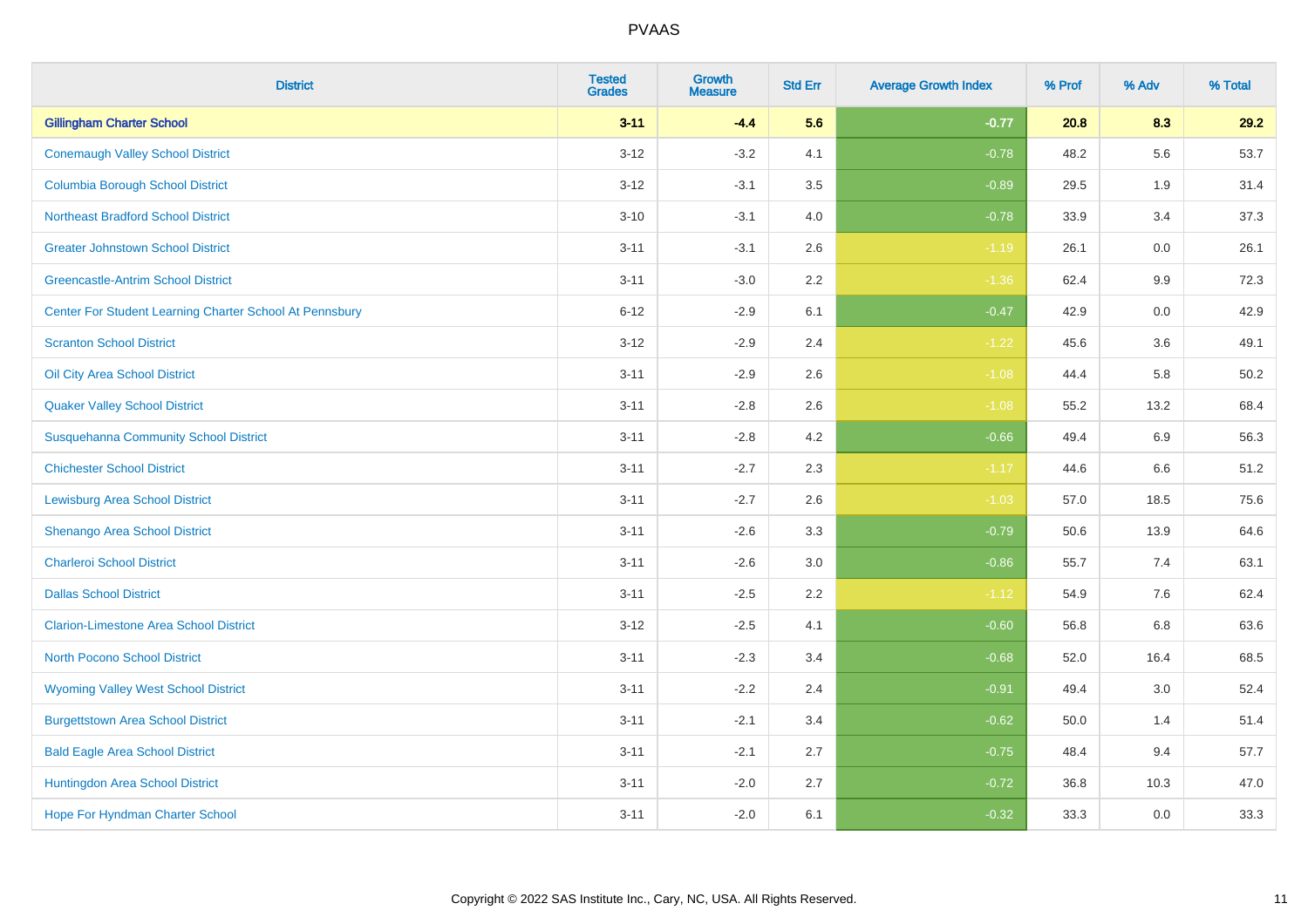| <b>District</b>                          | <b>Tested</b><br><b>Grades</b> | <b>Growth</b><br><b>Measure</b> | <b>Std Err</b> | <b>Average Growth Index</b> | % Prof | % Adv   | % Total |
|------------------------------------------|--------------------------------|---------------------------------|----------------|-----------------------------|--------|---------|---------|
| <b>Gillingham Charter School</b>         | $3 - 11$                       | $-4.4$                          | 5.6            | $-0.77$                     | 20.8   | 8.3     | 29.2    |
| <b>Montour School District</b>           | $3 - 11$                       | $-1.8$                          | 2.1            | $-0.88$                     | 61.4   | 15.1    | 76.5    |
| <b>North Hills School District</b>       | $3 - 11$                       | $-1.8$                          | 1.8            | $-0.96$                     | 59.1   | 14.1    | 73.2    |
| <b>Phoenixville Area School District</b> | $3 - 11$                       | $-1.7$                          | 2.1            | $-0.83$                     | 59.9   | 10.6    | 70.5    |
| <b>Chartiers Valley School District</b>  | $3 - 11$                       | $-1.7$                          | 2.0            | $-0.81$                     | 54.7   | 8.4     | 63.1    |
| <b>Mid Valley School District</b>        | $3 - 10$                       | $-1.7$                          | 3.0            | $-0.55$                     | 45.1   | 7.8     | 52.9    |
| South Side Area School District          | $3 - 11$                       | $-1.6$                          | 3.3            | $-0.48$                     | 50.0   | $6.8\,$ | 56.8    |
| <b>Cornell School District</b>           | $3 - 11$                       | $-1.6$                          | 5.0            | $-0.32$                     | 33.8   | 1.5     | 35.4    |
| <b>Lehighton Area School District</b>    | $3 - 11$                       | $-1.6$                          | 2.3            | $-0.70$                     | 51.1   | 5.6     | 56.7    |
| <b>Central Greene School District</b>    | $3 - 11$                       | $-1.6$                          | 2.8            | $-0.55$                     | 54.2   | 2.8     | 57.0    |
| <b>Lebanon School District</b>           | $3 - 11$                       | $-1.6$                          | 1.9            | $-0.80$                     | 24.4   | 2.6     | 27.0    |
| <b>Sharpsville Area School District</b>  | $3 - 11$                       | $-1.4$                          | 3.5            | $-0.40$                     | 55.2   | 13.4    | 68.7    |
| <b>Seneca Valley School District</b>     | $3 - 11$                       | $-1.4$                          | 1.4            | $-0.99$                     | 57.2   | 11.4    | 68.6    |
| <b>Cheltenham School District</b>        | $3 - 11$                       | $-1.4$                          | 2.1            | $-0.67$                     | 46.1   | 10.0    | 56.1    |
| <b>Wyoming Area School District</b>      | $3 - 10$                       | $-1.3$                          | 2.6            | $-0.50$                     | 53.8   | 10.8    | 64.6    |
| <b>Bellwood-Antis School District</b>    | $3 - 10$                       | $-1.2$                          | 3.2            | $-0.39$                     | 55.1   | 10.1    | 65.2    |
| <b>Palmerton Area School District</b>    | $3 - 11$                       | $-1.2$                          | 3.0            | $-0.39$                     | 57.4   | 5.0     | 62.4    |
| Mt Lebanon School District               | $3 - 11$                       | $-1.0$                          | 1.5            | $-0.70$                     | 61.9   | 24.0    | 85.9    |
| <b>North Schuylkill School District</b>  | $3 - 11$                       | $-1.0$                          | 2.4            | $-0.42$                     | 41.8   | 5.1     | 46.8    |
| <b>Manheim Township School District</b>  | $3 - 12$                       | $-0.9$                          | 1.6            | $-0.58$                     | 53.2   | 15.5    | 68.7    |
| <b>Lakeview School District</b>          | $3 - 11$                       | $-0.9$                          | 3.7            | $-0.24$                     | 60.3   | 3.2     | 63.5    |
| <b>Glendale School District</b>          | $3 - 10$                       | $-0.9$                          | 3.7            | $-0.24$                     | 50.0   | 5.4     | 55.4    |
| <b>Conewago Valley School District</b>   | $3 - 12$                       | $-0.9$                          | 2.0            | $-0.45$                     | 51.7   | 9.6     | 61.3    |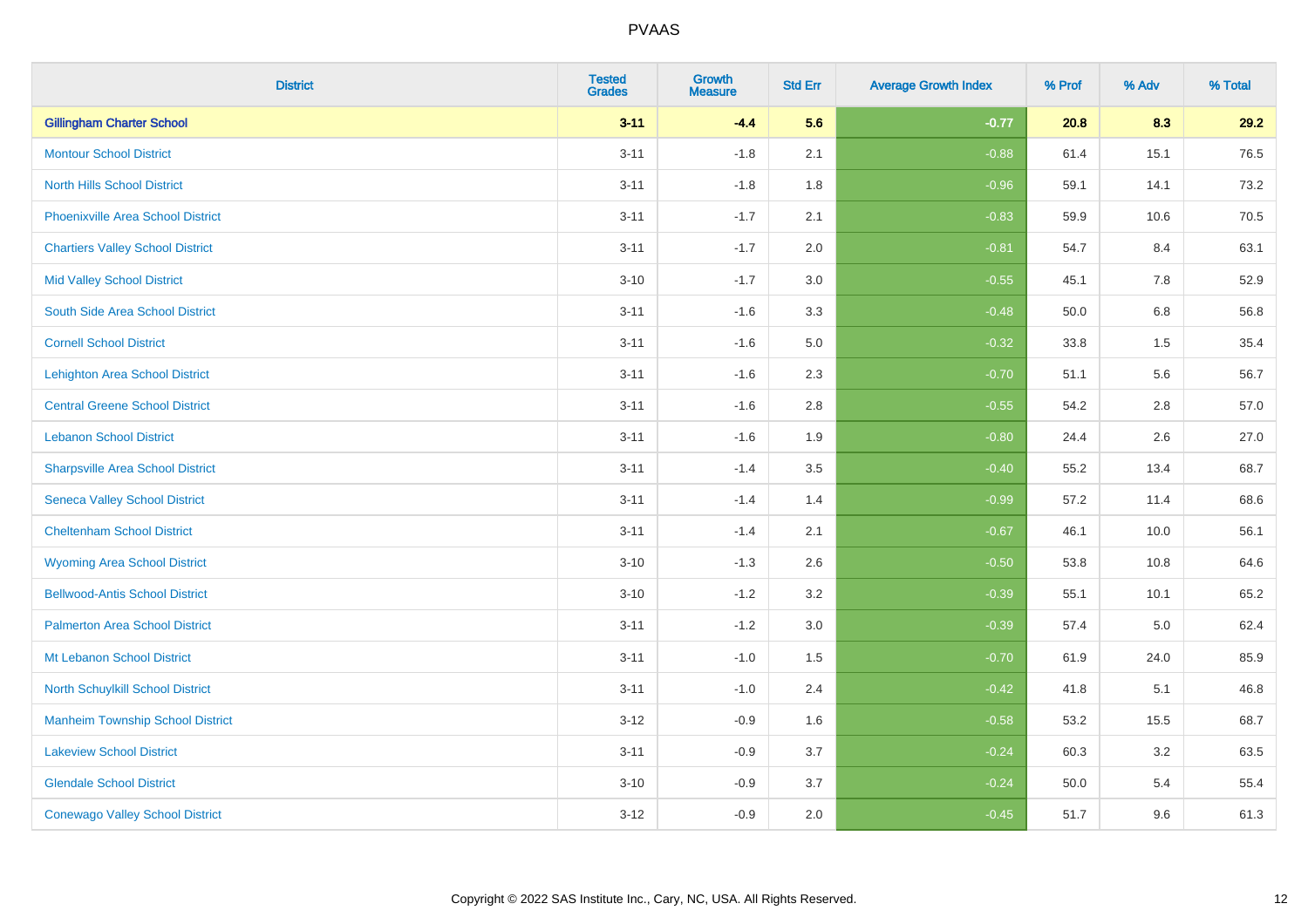| <b>District</b>                                    | <b>Tested</b><br><b>Grades</b> | <b>Growth</b><br><b>Measure</b> | <b>Std Err</b> | <b>Average Growth Index</b> | % Prof | % Adv | % Total |
|----------------------------------------------------|--------------------------------|---------------------------------|----------------|-----------------------------|--------|-------|---------|
| <b>Gillingham Charter School</b>                   | $3 - 11$                       | $-4.4$                          | 5.6            | $-0.77$                     | 20.8   | 8.3   | 29.2    |
| <b>Elizabethtown Area School District</b>          | $3 - 12$                       | $-0.9$                          | 1.9            | $-0.47$                     | 50.0   | 11.2  | 61.2    |
| <b>Millville Area School District</b>              | $3 - 12$                       | $-0.9$                          | 4.7            | $-0.18$                     | 51.4   | 5.4   | 56.8    |
| <b>Bangor Area School District</b>                 | $3 - 12$                       | $-0.9$                          | 2.0            | $-0.43$                     | 44.3   | 4.7   | 49.0    |
| <b>Canon-Mcmillan School District</b>              | $3 - 11$                       | $-0.8$                          | 1.6            | $-0.50$                     | 58.7   | 15.9  | 74.6    |
| <b>Shaler Area School District</b>                 | $3 - 11$                       | $-0.8$                          | 1.9            | $-0.43$                     | 49.1   | 9.6   | 58.7    |
| Albert Gallatin Area School District               | $3 - 11$                       | $-0.8$                          | 2.4            | $-0.32$                     | 54.5   | 10.0  | 64.6    |
| <b>Westinghouse Arts Academy Charter School</b>    | $9 - 10$                       | $-0.7$                          | 3.6            | $-0.19$                     | 59.2   | 8.4   | 67.6    |
| <b>Achievement House Charter School</b>            | $7 - 11$                       | $-0.7$                          | 4.0            | $-0.17$                     | 32.5   | 2.6   | 35.1    |
| <b>Otto-Eldred School District</b>                 | $3 - 11$                       | $-0.7$                          | 4.2            | $-0.15$                     | 56.2   | 6.2   | 62.5    |
| <b>Panther Valley School District</b>              | $3 - 12$                       | $-0.6$                          | 3.3            | $-0.19$                     | 47.9   | 4.3   | 52.1    |
| <b>Tuscarora School District</b>                   | $3 - 11$                       | $-0.6$                          | 2.3            | $-0.27$                     | 45.1   | 8.1   | 53.2    |
| <b>Girard School District</b>                      | $3 - 11$                       | $-0.6$                          | 2.7            | $-0.22$                     | 53.9   | 15.6  | 69.6    |
| <b>Mount Carmel Area School District</b>           | $3 - 11$                       | $-0.6$                          | 3.1            | $-0.18$                     | 45.3   | 2.1   | 47.4    |
| <b>Central Fulton School District</b>              | $3 - 11$                       | $-0.5$                          | 3.5            | $-0.14$                     | 51.4   | 8.6   | 60.0    |
| Philadelphia Electrical & Tech Charter High School | $10 - 10$                      | $-0.5$                          | 2.9            | $-0.15$                     | 8.8    | 0.0   | $8.8\,$ |
| <b>Blue Ridge School District</b>                  | $3 - 11$                       | $-0.5$                          | 3.6            | $-0.12$                     | 44.6   | 3.1   | 47.7    |
| <b>Oley Valley School District</b>                 | $3 - 11$                       | $-0.4$                          | 2.8            | $-0.15$                     | 43.1   | 12.9  | 56.0    |
| <b>Harrisburg City School District</b>             | $3 - 11$                       | $-0.4$                          | 2.1            | $-0.19$                     | 15.1   | 0.4   | 15.5    |
| <b>Penn Manor School District</b>                  | $3 - 11$                       | $-0.4$                          | 1.6            | $-0.25$                     | 51.9   | 12.6  | 64.5    |
| New Kensington-Arnold School District              | $3 - 11$                       | $-0.4$                          | 3.8            | $-0.10$                     | 40.7   | 3.7   | 44.4    |
| <b>Crestwood School District</b>                   | $3 - 11$                       | $-0.4$                          | 2.4            | $-0.17$                     | 57.4   | 17.0  | 74.4    |
| <b>Southern Lehigh School District</b>             | $3 - 11$                       | $-0.4$                          | 2.3            | $-0.17$                     | 66.1   | 11.9  | 78.0    |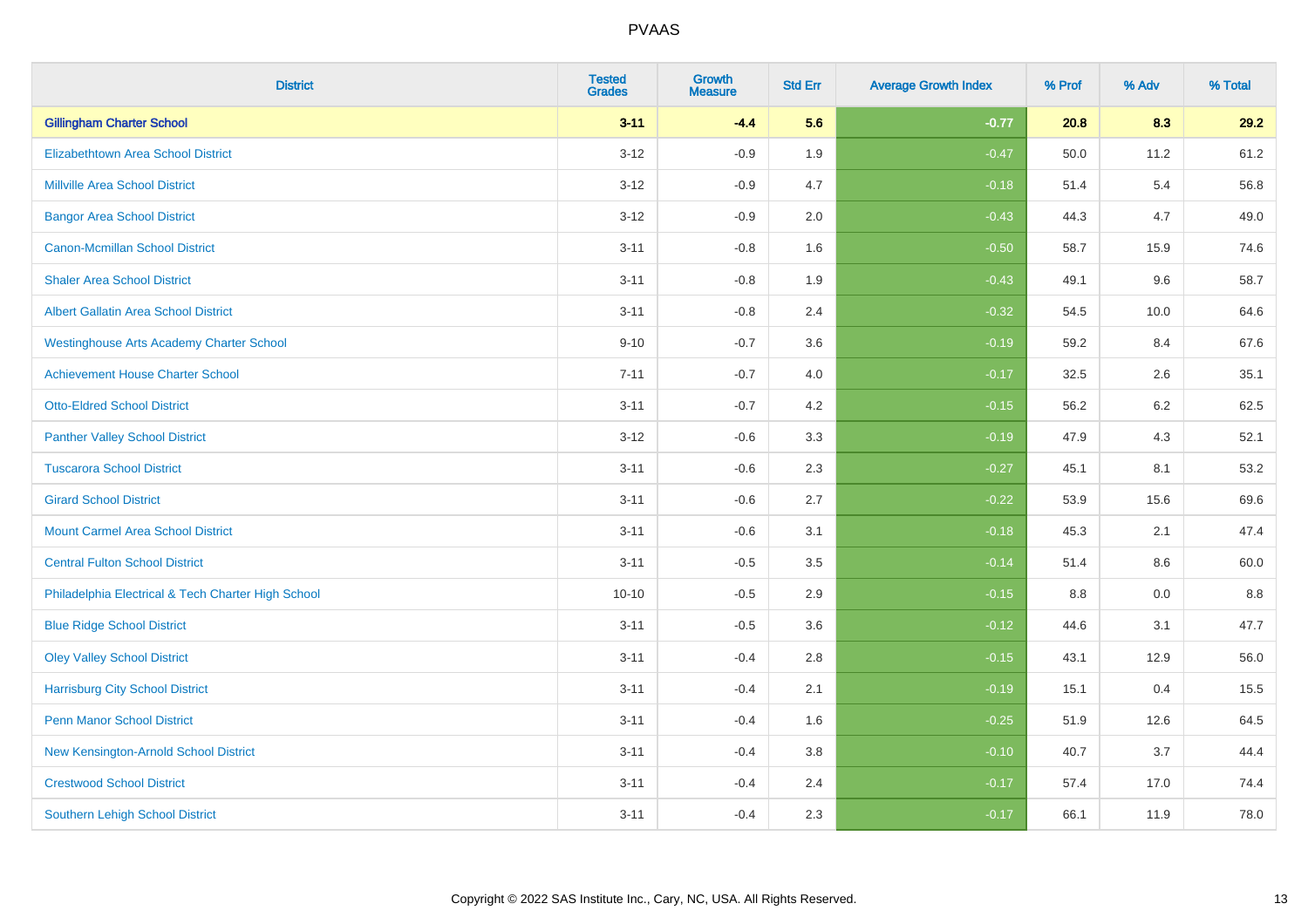| <b>District</b>                          | <b>Tested</b><br><b>Grades</b> | <b>Growth</b><br><b>Measure</b> | <b>Std Err</b> | <b>Average Growth Index</b> | % Prof | % Adv   | % Total |
|------------------------------------------|--------------------------------|---------------------------------|----------------|-----------------------------|--------|---------|---------|
| <b>Gillingham Charter School</b>         | $3 - 11$                       | $-4.4$                          | 5.6            | $-0.77$                     | 20.8   | 8.3     | 29.2    |
| <b>Bellefonte Area School District</b>   | $3 - 11$                       | $-0.4$                          | 2.2            | $-0.17$                     | 47.6   | 10.6    | 58.2    |
| <b>Avella Area School District</b>       | $3 - 12$                       | $-0.3$                          | 4.7            | $-0.05$                     | 49.3   | 14.5    | 63.8    |
| <b>Chester-Upland School District</b>    | $3 - 11$                       | $-0.3$                          | 2.7            | $-0.09$                     | 13.8   | $0.8\,$ | 14.6    |
| <b>Mercer Area School District</b>       | $3 - 11$                       | $-0.2$                          | 3.3            | $-0.06$                     | 56.0   | 8.0     | 64.0    |
| <b>Kutztown Area School District</b>     | $3 - 12$                       | $-0.2$                          | 3.2            | $-0.05$                     | 55.4   | 13.3    | 68.7    |
| <b>Warren County School District</b>     | $3 - 11$                       | $-0.1$                          | 1.8            | $-0.06$                     | 37.2   | 5.3     | 42.6    |
| <b>Susquenita School District</b>        | $3 - 11$                       | $-0.1$                          | 2.8            | $-0.01$                     | 47.7   | 10.1    | 57.8    |
| Penn Cambria School District             | $3 - 11$                       | $-0.0$                          | 2.7            | $-0.01$                     | 61.5   | 7.7     | 69.2    |
| <b>Wilkes-Barre Area School District</b> | $3 - 11$                       | 0.1                             | 3.2            | 0.02                        | 35.5   | 5.4     | 40.9    |
| East Stroudsburg Area School District    | $3 - 11$                       | 0.1                             | 1.6            | 0.05                        | 45.8   | 7.8     | 53.6    |
| <b>Hempfield School District</b>         | $3 - 11$                       | 0.1                             | 1.4            | 0.08                        | 58.2   | 9.9     | 68.2    |
| West Branch Area School District         | $3 - 11$                       | 0.2                             | 3.8            | 0.05                        | 47.2   | 1.9     | 49.1    |
| Northern Lebanon School District         | $3 - 11$                       | 0.4                             | 2.5            | 0.15                        | 28.0   | 3.0     | 31.0    |
| <b>Danville Area School District</b>     | $3 - 11$                       | 0.4                             | 2.6            | 0.15                        | 57.4   | 18.4    | 75.7    |
| <b>Jersey Shore Area School District</b> | $3 - 11$                       | 0.5                             | 2.6            | 0.21                        | 47.1   | 9.2     | 56.2    |
| <b>Reynolds School District</b>          | $3 - 10$                       | 0.5                             | 3.4            | 0.16                        | 52.1   | 7.0     | 59.2    |
| <b>Brockway Area School District</b>     | $3 - 11$                       | 0.6                             | 3.6            | 0.16                        | 49.2   | 7.7     | 56.9    |
| <b>Smethport Area School District</b>    | $3 - 12$                       | 0.6                             | 3.9            | 0.15                        | 37.0   | 1.8     | 38.9    |
| <b>Greater Latrobe School District</b>   | $3 - 11$                       | 0.6                             | 1.9            | 0.31                        | 55.5   | 14.1    | 69.5    |
| <b>Lower Dauphin School District</b>     | $3 - 11$                       | 0.6                             | 1.9            | 0.33                        | 49.2   | 12.6    | 61.8    |
| <b>Bloomsburg Area School District</b>   | $3 - 10$                       | 0.7                             | 3.0            | 0.23                        | 55.9   | 11.8    | 67.6    |
| Insight PA Cyber Charter School          | $3 - 11$                       | 0.7                             | 5.7            | 0.12                        | 50.0   | 4.8     | 54.8    |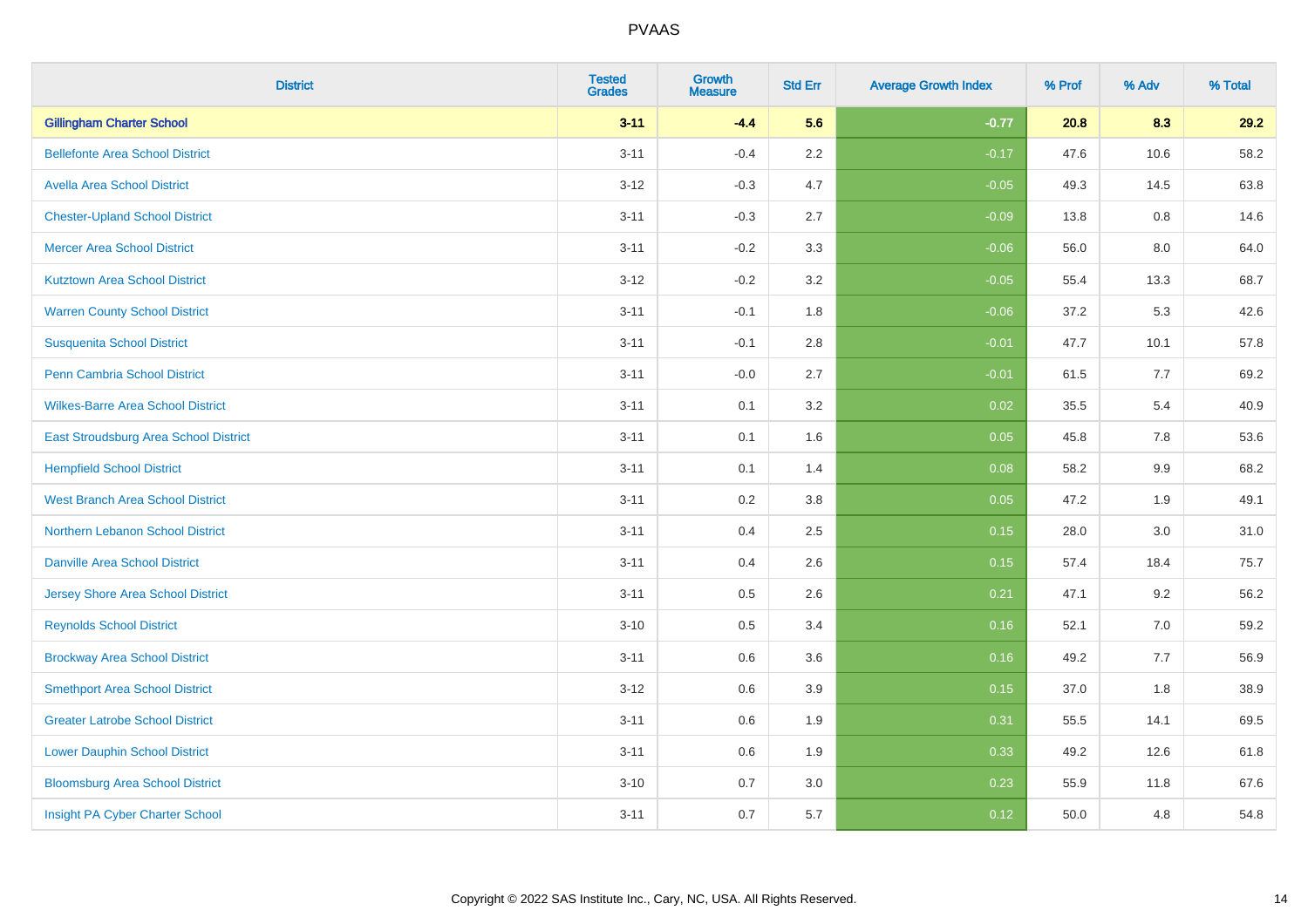| <b>District</b>                               | <b>Tested</b><br><b>Grades</b> | <b>Growth</b><br><b>Measure</b> | <b>Std Err</b> | <b>Average Growth Index</b> | % Prof | % Adv   | % Total |
|-----------------------------------------------|--------------------------------|---------------------------------|----------------|-----------------------------|--------|---------|---------|
| <b>Gillingham Charter School</b>              | $3 - 11$                       | $-4.4$                          | 5.6            | $-0.77$                     | 20.8   | 8.3     | 29.2    |
| Lehigh Valley Academy Regional Charter School | $3 - 11$                       | 0.7                             | 2.3            | 0.32                        | 46.3   | $5.0\,$ | 51.4    |
| <b>Greenville Area School District</b>        | $3 - 11$                       | 0.7                             | 2.9            | 0.26                        | 53.4   | 6.9     | 60.3    |
| <b>Gateway School District</b>                | $3 - 11$                       | 0.8                             | 2.2            | 0.38                        | 52.1   | 13.8    | 65.9    |
| <b>Wyomissing Area School District</b>        | $3 - 12$                       | 0.8                             | 2.6            | 0.33                        | 55.7   | 17.6    | 73.3    |
| <b>Wallingford-Swarthmore School District</b> | $3 - 10$                       | 0.9                             | 2.4            | 0.38                        | 64.4   | 22.7    | 87.1    |
| South Eastern School District                 | $3 - 11$                       | 0.9                             | 2.4            | 0.39                        | 54.8   | 6.6     | 61.4    |
| <b>Radnor Township School District</b>        | $3 - 12$                       | 1.0                             | 2.1            | 0.50                        | 65.0   | 23.2    | 88.2    |
| <b>Lakeland School District</b>               | $3 - 11$                       | 1.1                             | 2.8            | 0.38                        | 48.6   | 3.7     | 52.3    |
| <b>Upper Adams School District</b>            | $3 - 11$                       | 1.3                             | 2.9            | 0.47                        | 55.2   | 8.6     | 63.8    |
| <b>Schuylkill Valley School District</b>      | $3 - 11$                       | 1.4                             | 2.5            | 0.56                        | 55.1   | 10.2    | 65.3    |
| <b>Newport School District</b>                | $3 - 12$                       | 1.4                             | 3.5            | 0.41                        | 51.5   | 10.3    | 61.8    |
| <b>Tussey Mountain School District</b>        | $3 - 12$                       | 1.5                             | 3.7            | 0.40                        | 38.6   | 1.8     | 40.4    |
| <b>Central Bucks School District</b>          | $3 - 11$                       | 1.6                             | 0.9            | 1.66                        | 63.0   | 16.8    | 79.8    |
| <b>Bensalem Township School District</b>      | $3 - 11$                       | 1.6                             | 1.6            | 0.98                        | 38.8   | 8.3     | 47.1    |
| <b>Athens Area School District</b>            | $3 - 11$                       | 1.6                             | 2.5            | 0.64                        | 46.9   | $7.6\,$ | 54.5    |
| <b>Purchase Line School District</b>          | $3 - 12$                       | 1.7                             | 3.5            | 0.47                        | 43.1   | 5.4     | 48.5    |
| South Fayette Township School District        | $3 - 11$                       | 1.7                             | 2.0            | 0.88                        | 61.0   | 26.5    | 87.6    |
| <b>Baldwin-Whitehall School District</b>      | $3 - 11$                       | 1.8                             | 1.9            | 0.94                        | 58.6   | 8.6     | 67.1    |
| <b>Laurel School District</b>                 | $3 - 11$                       | 1.8                             | 3.1            | 0.59                        | 70.1   | 2.3     | 72.4    |
| <b>West Jefferson Hills School District</b>   | $3 - 11$                       | 1.8                             | 2.1            | 0.88                        | 55.7   | 20.8    | 76.4    |
| <b>Williamsport Area School District</b>      | $3 - 11$                       | 1.9                             | 1.8            | 1.04                        | 44.1   | 12.8    | 56.9    |
| <b>Union Area School District</b>             | $3 - 11$                       | 1.9                             | 4.3            | 0.44                        | 61.5   | 0.0     | 61.5    |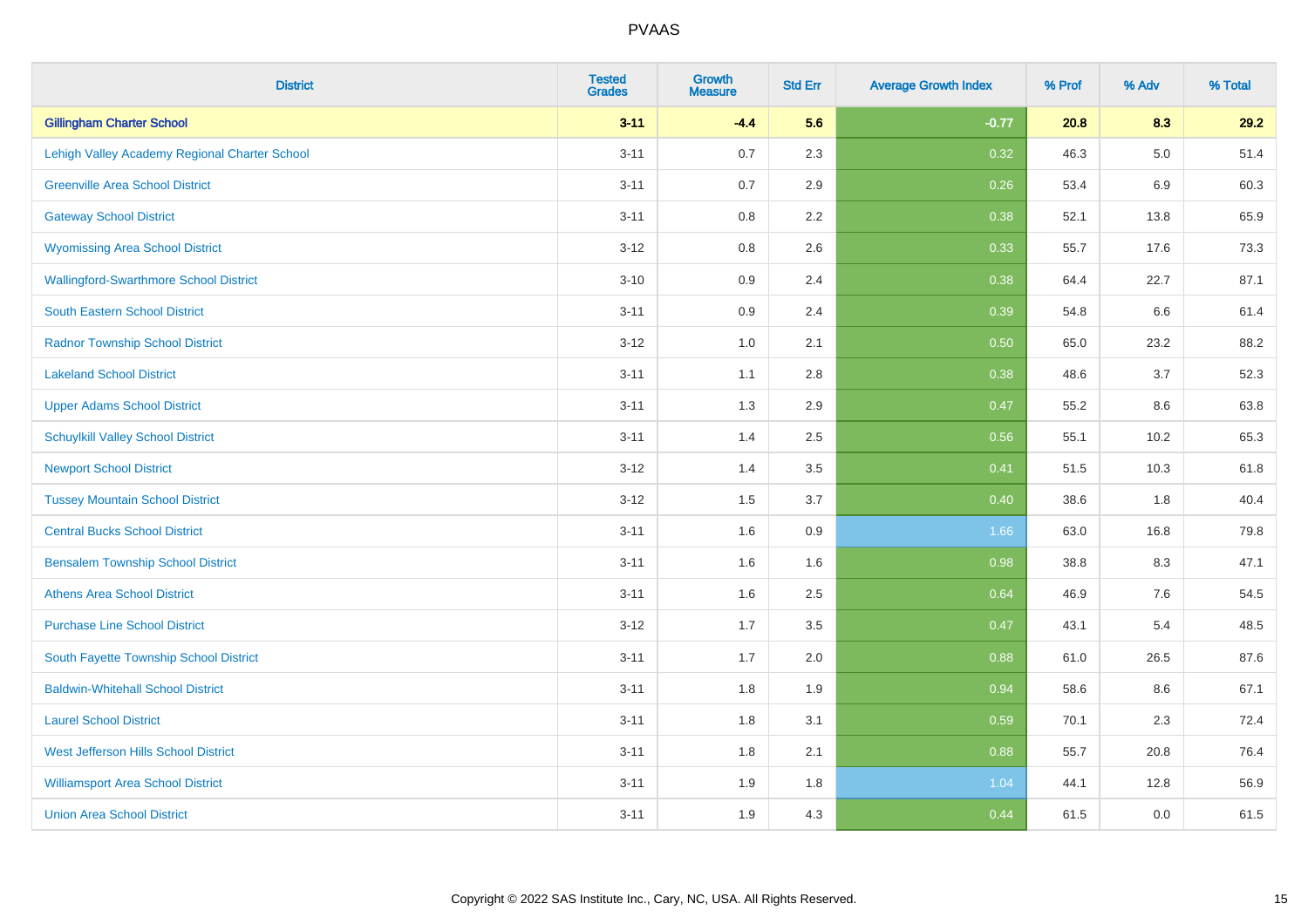| <b>District</b>                                | <b>Tested</b><br><b>Grades</b> | <b>Growth</b><br><b>Measure</b> | <b>Std Err</b> | <b>Average Growth Index</b> | % Prof | % Adv | % Total |
|------------------------------------------------|--------------------------------|---------------------------------|----------------|-----------------------------|--------|-------|---------|
| <b>Gillingham Charter School</b>               | $3 - 11$                       | $-4.4$                          | 5.6            | $-0.77$                     | 20.8   | 8.3   | 29.2    |
| <b>Franklin Regional School District</b>       | $3 - 11$                       | 2.0                             | 1.9            | 1.02                        | 66.7   | 15.5  | 82.1    |
| <b>Marple Newtown School District</b>          | $3 - 11$                       | 2.0                             | 2.4            | 0.81                        | 57.6   | 12.8  | 70.4    |
| <b>Lower Moreland Township School District</b> | $3 - 11$                       | 2.0                             | 2.2            | 0.95                        | 62.8   | 17.0  | 79.8    |
| <b>Mastery Charter School - Thomas Campus</b>  | $3 - 10$                       | 2.1                             | 6.2            | 0.33                        | 28.6   | 0.0   | 28.6    |
| <b>Mcguffey School District</b>                | $3 - 11$                       | 2.1                             | 2.6            | 0.81                        | 57.7   | 3.1   | 60.8    |
| <b>Manheim Central School District</b>         | $3 - 11$                       | 2.1                             | 2.1            | $1.01$                      | 53.2   | 11.6  | 64.8    |
| <b>United School District</b>                  | $3 - 11$                       | 2.1                             | 3.4            | 0.63                        | 60.3   | 6.6   | 66.9    |
| Northwestern Lehigh School District            | $3 - 11$                       | 2.2                             | 2.3            | 0.93                        | 53.3   | 9.7   | 63.0    |
| <b>Galeton Area School District</b>            | $3 - 11$                       | 2.2                             | 5.3            | 0.42                        | 41.3   | 4.4   | 45.6    |
| <b>Roberto Clemente Charter School</b>         | $3 - 12$                       | 2.2                             | 4.9            | 0.45                        | 27.5   | 5.0   | 32.5    |
| <b>Hanover Area School District</b>            | $3 - 11$                       | 2.2                             | 4.6            | 0.48                        | 42.9   | 5.7   | 48.6    |
| <b>Union School District</b>                   | $3 - 12$                       | 2.3                             | 4.2            | 0.54                        | 32.6   | 7.0   | 39.5    |
| <b>Tunkhannock Area School District</b>        | $3 - 11$                       | 2.3                             | 2.2            | 1.01                        | 44.9   | 9.6   | 54.6    |
| <b>Camp Hill School District</b>               | $3 - 12$                       | 2.3                             | $3.0\,$        | 0.78                        | 53.6   | 17.5  | 71.1    |
| <b>Bedford Area School District</b>            | $3 - 11$                       | 2.5                             | 2.6            | 0.93                        | 48.5   | 10.0  | 58.5    |
| Mastery Charter High School-Lenfest Campus     | $7 - 11$                       | 2.5                             | 5.7            | 0.43                        | 40.0   | 0.0   | 40.0    |
| <b>Methacton School District</b>               | $3 - 11$                       | 2.5                             | 1.7            | 1.43                        | 62.5   | 16.4  | 79.0    |
| <b>Armstrong School District</b>               | $3 - 11$                       | 2.6                             | 1.7            | 1.53                        | 51.5   | 6.1   | 57.6    |
| <b>Hopewell Area School District</b>           | $3 - 11$                       | 2.6                             | 2.7            | 0.97                        | 58.4   | 4.0   | 62.4    |
| <b>Pottsgrove School District</b>              | $3 - 11$                       | 2.8                             | 2.0            | 1.35                        | 44.0   | 10.0  | 53.9    |
| <b>Forbes Road School District</b>             | $3 - 11$                       | 2.8                             | 5.1            | 0.56                        | 41.4   | 10.3  | 51.7    |
| <b>Central Cambria School District</b>         | $3 - 11$                       | 3.0                             | 2.5            | 1.17                        | 56.2   | 9.7   | 66.0    |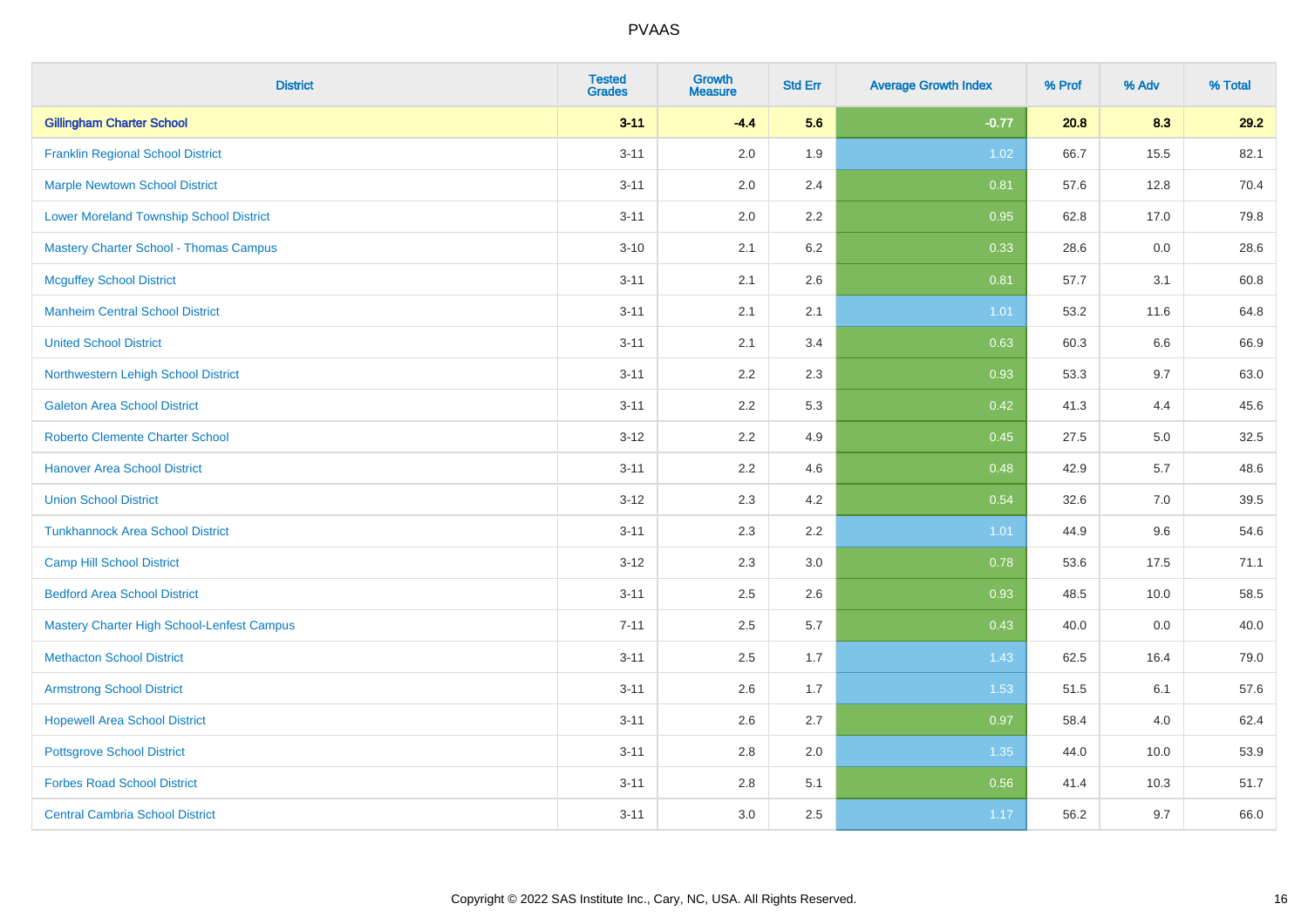| <b>District</b>                                    | <b>Tested</b><br><b>Grades</b> | <b>Growth</b><br><b>Measure</b> | <b>Std Err</b> | <b>Average Growth Index</b> | % Prof | % Adv | % Total |
|----------------------------------------------------|--------------------------------|---------------------------------|----------------|-----------------------------|--------|-------|---------|
| <b>Gillingham Charter School</b>                   | $3 - 11$                       | $-4.4$                          | 5.6            | $-0.77$                     | 20.8   | 8.3   | 29.2    |
| <b>General Mclane School District</b>              | $3 - 11$                       | 3.1                             | 2.9            | 1.07                        | 62.3   | 4.9   | 67.2    |
| <b>Millcreek Township School District</b>          | $3 - 11$                       | 3.1                             | 1.5            | 2.06                        | 55.6   | 14.2  | 69.7    |
| <b>Keystone School District</b>                    | $3 - 11$                       | 3.1                             | 3.3            | 0.94                        | 50.6   | 6.5   | 57.1    |
| <b>Pleasant Valley School District</b>             | $3 - 11$                       | 3.1                             | 2.0            | 1.57                        | 57.2   | 5.5   | 62.8    |
| <b>Donegal School District</b>                     | $3 - 12$                       | 3.1                             | 2.4            | 1.29                        | 60.6   | 9.1   | 69.7    |
| <b>Woodland Hills School District</b>              | $3 - 12$                       | 3.2                             | 2.6            | 1.22                        | 31.4   | 3.6   | 35.0    |
| <b>Commodore Perry School District</b>             | $3 - 11$                       | 3.2                             | 5.5            | 0.58                        | 58.3   | 0.0   | 58.3    |
| <b>West York Area School District</b>              | $3 - 12$                       | 3.2                             | 2.3            | 1.38                        | 53.8   | 4.4   | 58.2    |
| Altoona Area School District                       | $3 - 12$                       | 3.3                             | 1.6            | 1.99                        | 47.7   | 8.2   | 55.9    |
| <b>Southeastern Greene School District</b>         | $3 - 10$                       | 3.3                             | 4.6            | 0.72                        | 57.6   | 6.1   | 63.6    |
| <b>Spring Cove School District</b>                 | $3 - 11$                       | 3.4                             | 2.5            | 1.33                        | 47.8   | 12.7  | 60.4    |
| <b>Fairview School District</b>                    | $3 - 11$                       | 3.4                             | 2.6            | 1.32                        | 57.2   | 17.6  | 74.8    |
| <b>Clairton City School District</b>               | $3 - 11$                       | 3.5                             | 3.7            | 0.95                        | 13.4   | 0.0   | 13.4    |
| <b>Lincoln Park Performing Arts Charter School</b> | $7 - 11$                       | 3.6                             | 2.5            | 1.42                        | 59.6   | 14.7  | 74.3    |
| <b>Conrad Weiser Area School District</b>          | $3 - 11$                       | 3.6                             | 2.2            | 1.63                        | 52.1   | 2.1   | 54.2    |
| <b>North Clarion County School District</b>        | $3 - 12$                       | 3.7                             | 4.3            | 0.85                        | 67.5   | 15.0  | 82.5    |
| <b>Hermitage School District</b>                   | $3 - 12$                       | 3.8                             | 2.4            | 1.60                        | 57.5   | 9.3   | 66.8    |
| <b>South Butler County School District</b>         | $3 - 10$                       | 3.9                             | 2.5            | 1.54                        | 53.1   | 16.6  | 69.7    |
| South Western School District                      | $3-12$                         | 3.9                             | 1.9            | 2.08                        | 60.2   | 8.1   | 68.3    |
| Esperanza Academy Charter School                   | $4 - 11$                       | 4.0                             | 2.5            | 1.61                        | 32.4   | 0.7   | 33.1    |
| Northampton Area School District                   | $3 - 11$                       | 4.0                             | 1.6            | 2.51                        | 52.3   | 10.8  | 63.1    |
| <b>Muhlenberg School District</b>                  | $3 - 10$                       | 4.0                             | 1.9            | 2.10                        | 34.2   | 2.6   | 36.8    |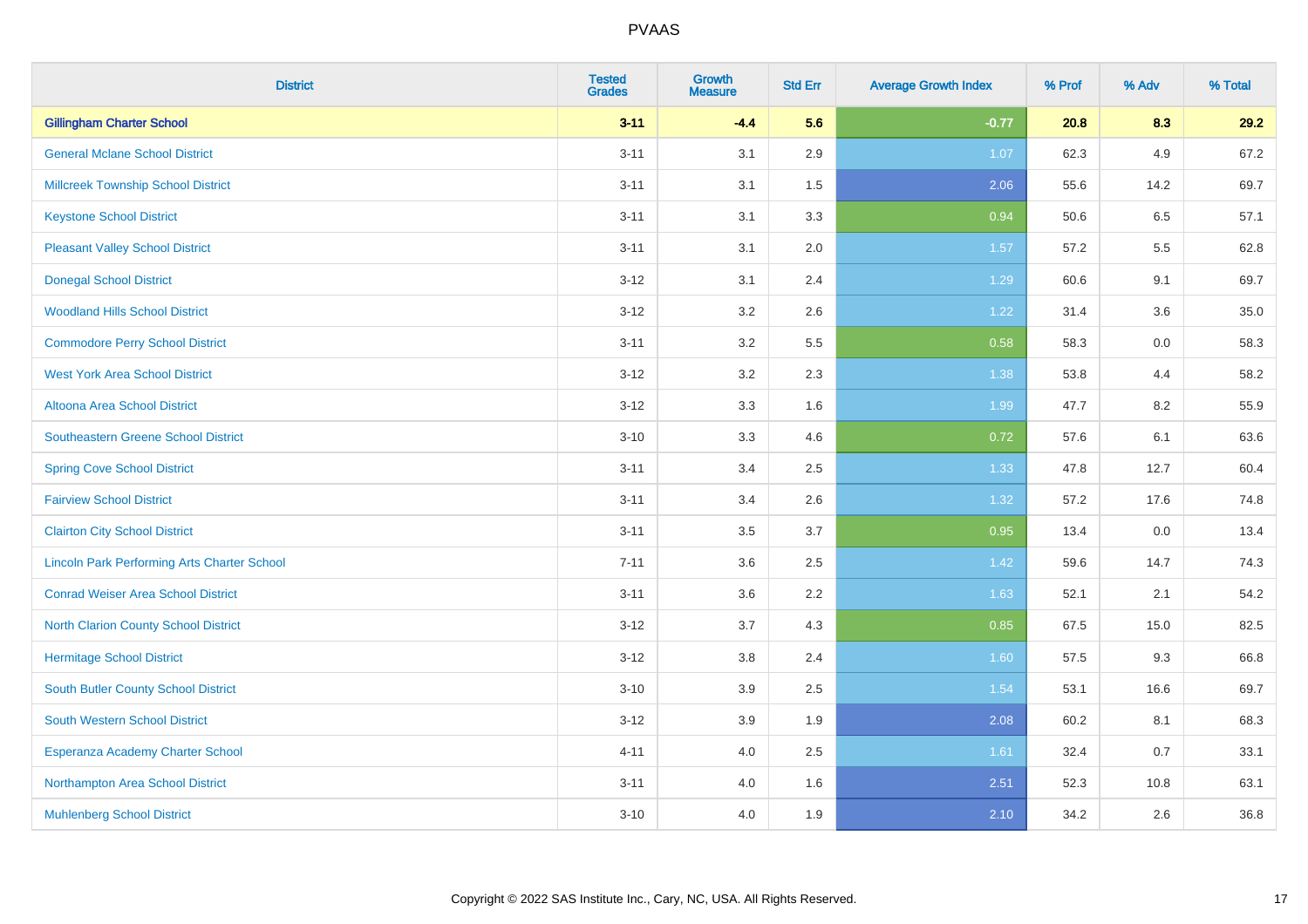| <b>District</b>                                 | <b>Tested</b><br><b>Grades</b> | <b>Growth</b><br><b>Measure</b> | <b>Std Err</b> | <b>Average Growth Index</b> | % Prof | % Adv | % Total |
|-------------------------------------------------|--------------------------------|---------------------------------|----------------|-----------------------------|--------|-------|---------|
| <b>Gillingham Charter School</b>                | $3 - 11$                       | $-4.4$                          | 5.6            | $-0.77$                     | 20.8   | 8.3   | 29.2    |
| <b>Towanda Area School District</b>             | $3 - 11$                       | 4.0                             | 2.8            | 1.44                        | 39.4   | 6.6   | 46.0    |
| <b>Berlin Brothersvalley School District</b>    | $3 - 11$                       | 4.0                             | 4.2            | 0.96                        | 48.8   | 14.0  | 62.8    |
| <b>Neshaminy School District</b>                | $3 - 11$                       | 4.0                             | 1.3            | 3.02                        | 58.7   | 9.5   | 68.2    |
| <b>West Allegheny School District</b>           | $3 - 12$                       | 4.0                             | 2.1            | 1.96                        | 63.1   | 15.7  | 78.8    |
| Mastery Charter School - Shoemaker Campus       | $7 - 10$                       | 4.1                             | 3.0            | 1.34                        | 20.9   | 3.3   | 24.2    |
| <b>Line Mountain School District</b>            | $3 - 11$                       | 4.1                             | 3.2            | 1.27                        | 52.9   | 9.2   | 62.1    |
| <b>Governor Mifflin School District</b>         | $3 - 11$                       | 4.1                             | 1.8            | 2.33                        | 42.5   | 7.2   | 49.7    |
| <b>East Penn School District</b>                | $3 - 11$                       | 4.1                             | 1.3            | 3.27                        | 55.8   | 11.5  | 67.3    |
| <b>Ligonier Valley School District</b>          | $3 - 11$                       | 4.2                             | 3.1            | 1.34                        | 59.1   | 10.3  | 69.5    |
| <b>Loyalsock Township School District</b>       | $3 - 12$                       | 4.2                             | 2.8            | $1.47$                      | 54.3   | 2.1   | 56.4    |
| <b>Punxsutawney Area School District</b>        | $3 - 11$                       | 4.2                             | 2.9            | 1.45                        | 55.0   | 5.5   | 60.6    |
| Meyersdale Area School District                 | $3 - 11$                       | 4.2                             | 4.0            | 1.07                        | 43.1   | 6.9   | 50.0    |
| <b>Laurel Highlands School District</b>         | $3 - 11$                       | 4.3                             | 2.4            | 1.81                        | 44.9   | 9.6   | 54.5    |
| <b>Central Dauphin School District</b>          | $3 - 11$                       | 4.4                             | 1.3            | 3.32                        | 53.3   | 7.4   | 60.7    |
| Leechburg Area School District                  | $3 - 11$                       | 4.4                             | 4.0            | 1.09                        | 47.8   | 19.6  | 67.4    |
| <b>Port Allegany School District</b>            | $3 - 11$                       | 4.4                             | 3.6            | 1.21                        | 28.1   | 9.4   | 37.5    |
| <b>Pottsville Area School District</b>          | $3 - 12$                       | 4.4                             | 2.3            | 1.94                        | 44.8   | 5.4   | 50.2    |
| <b>MaST Community Charter School II</b>         | $3 - 10$                       | 4.4                             | 3.2            | 1.37                        | 28.4   | 3.4   | 31.8    |
| <b>Burrell School District</b>                  | $3 - 11$                       | 4.5                             | 3.1            | 1.48                        | 58.5   | 13.8  | 72.3    |
| <b>Eastern Lancaster County School District</b> | $3-12$                         | 4.5                             | 2.2            | 2.09                        | 46.3   | 11.4  | 57.6    |
| <b>Harmony Area School District</b>             | $3 - 10$                       | 4.5                             | 6.3            | 0.72                        | 33.3   | 13.3  | 46.7    |
| <b>Hempfield Area School District</b>           | $3 - 12$                       | 4.6                             | 1.6            | 2.86                        | 53.5   | 20.1  | 73.6    |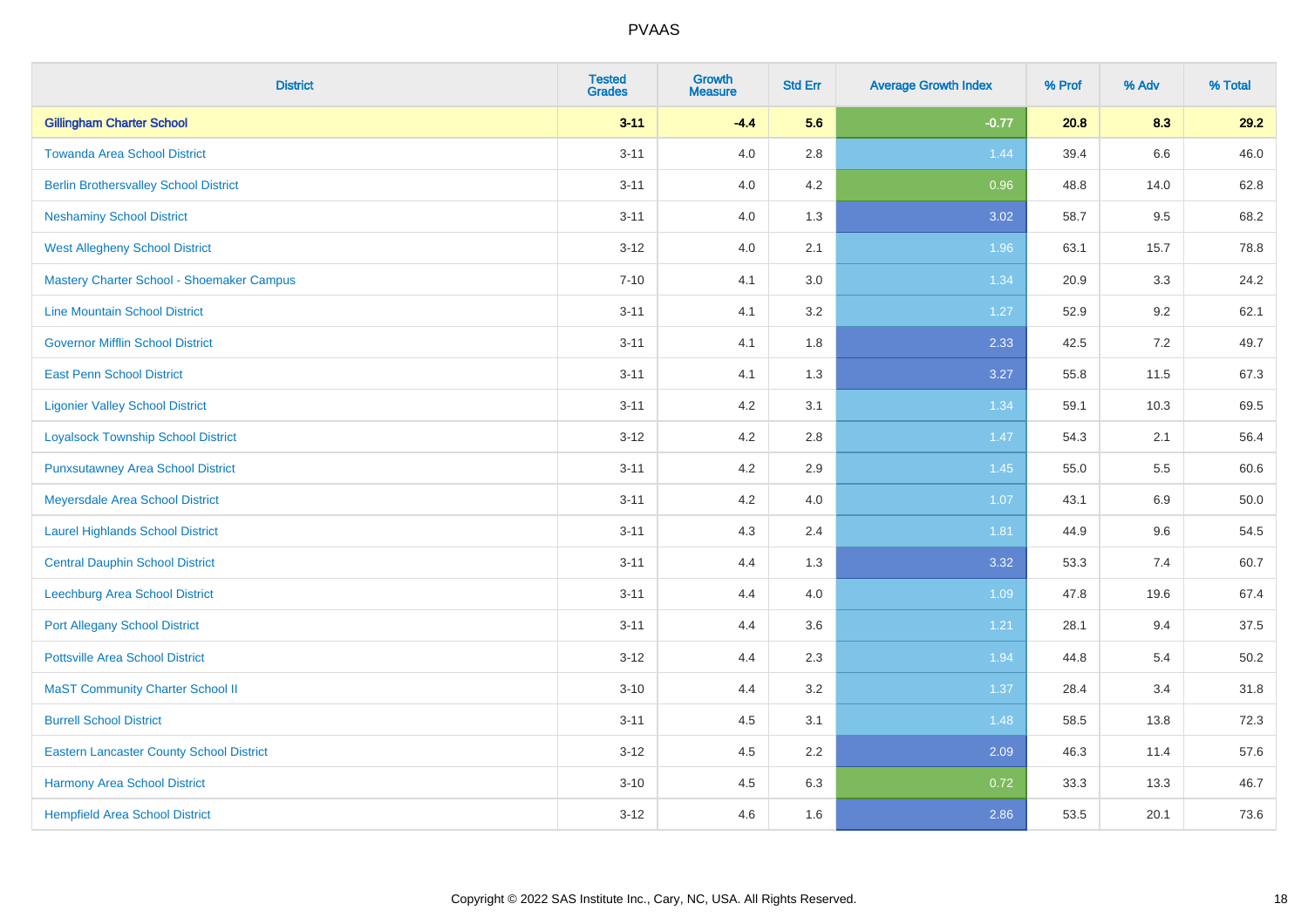| <b>District</b>                             | <b>Tested</b><br><b>Grades</b> | <b>Growth</b><br><b>Measure</b> | <b>Std Err</b> | <b>Average Growth Index</b> | % Prof | % Adv | % Total |
|---------------------------------------------|--------------------------------|---------------------------------|----------------|-----------------------------|--------|-------|---------|
| <b>Gillingham Charter School</b>            | $3 - 11$                       | $-4.4$                          | 5.6            | $-0.77$                     | 20.8   | 8.3   | 29.2    |
| Pennsylvania Leadership Charter School      | $3 - 11$                       | 4.6                             | $2.2\,$        | 2.13                        | 55.4   | 11.2  | 66.7    |
| <b>Warrior Run School District</b>          | $3 - 11$                       | 4.6                             | 3.0            | 1.51                        | 40.9   | 8.1   | 49.0    |
| New Brighton Area School District           | $3 - 11$                       | 4.6                             | 3.1            | 1.47                        | 60.9   | 5.8   | 66.7    |
| <b>KIPP Dubois Charter School</b>           | $9 - 10$                       | 4.7                             | 3.3            | 1.40                        | 31.0   | 1.4   | 32.4    |
| <b>Blackhawk School District</b>            | $3 - 11$                       | 4.7                             | 2.3            | 2.01                        | 55.8   | 8.8   | 64.6    |
| <b>Halifax Area School District</b>         | $3 - 11$                       | 4.7                             | 3.9            | 1.22                        | 61.5   | 9.6   | 71.2    |
| <b>Beaver Area School District</b>          | $3 - 10$                       | 4.7                             | 2.4            | 1.94                        | 57.4   | 16.8  | 74.2    |
| Urban Pathways 6-12 Charter School          | $6 - 11$                       | 4.8                             | 6.4            | 0.75                        | 28.6   | 0.0   | 28.6    |
| <b>Kennett Consolidated School District</b> | $3 - 11$                       | 4.8                             | 1.8            | 2.61                        | 52.5   | 10.7  | 63.2    |
| Morrisville Borough School District         | $3 - 11$                       | 4.8                             | 4.3            | $1.10$                      | 30.2   | 2.3   | 32.6    |
| <b>Central Valley School District</b>       | $3 - 10$                       | 4.8                             | 2.4            | 1.98                        | 56.9   | 9.0   | 65.9    |
| <b>Sharon City School District</b>          | $3 - 11$                       | 4.9                             | 2.6            | 1.87                        | 48.2   | 5.3   | 53.4    |
| <b>Everett Area School District</b>         | $3 - 11$                       | $5.0\,$                         | 3.4            | 1.47                        | 60.5   | 1.3   | 61.8    |
| <b>West Shore School District</b>           | $3 - 12$                       | 5.0                             | 1.4            | 3.59                        | 54.2   | 9.4   | 63.6    |
| <b>Peters Township School District</b>      | $3 - 11$                       | 5.0                             | 1.8            | 2.76                        | 59.8   | 26.1  | 85.9    |
| <b>Hampton Township School District</b>     | $3 - 11$                       | 5.1                             | 2.2            | 2.35                        | 54.0   | 28.2  | 82.2    |
| <b>Grove City Area School District</b>      | $3 - 12$                       | 5.1                             | 2.4            | 2.09                        | 36.4   | 16.5  | 52.8    |
| <b>Warwick School District</b>              | $3 - 11$                       | 5.2                             | 1.9            | 2.76                        | 46.4   | 17.0  | 63.3    |
| <b>Hanover Public School District</b>       | $3 - 11$                       | 5.2                             | 2.8            | 1.83                        | 52.2   | 14.4  | 66.7    |
| <b>Parkland School District</b>             | $3 - 11$                       | 5.3                             | 1.2            | 4.30                        | 58.0   | 22.3  | 80.4    |
| <b>Allentown City School District</b>       | $3 - 12$                       | 5.3                             | 1.4            | 3.88                        | 25.3   | 2.7   | 28.0    |
| <b>New Foundations Charter School</b>       | $3 - 11$                       | 5.4                             | 2.2            | 2.41                        | 47.2   | 2.5   | 49.8    |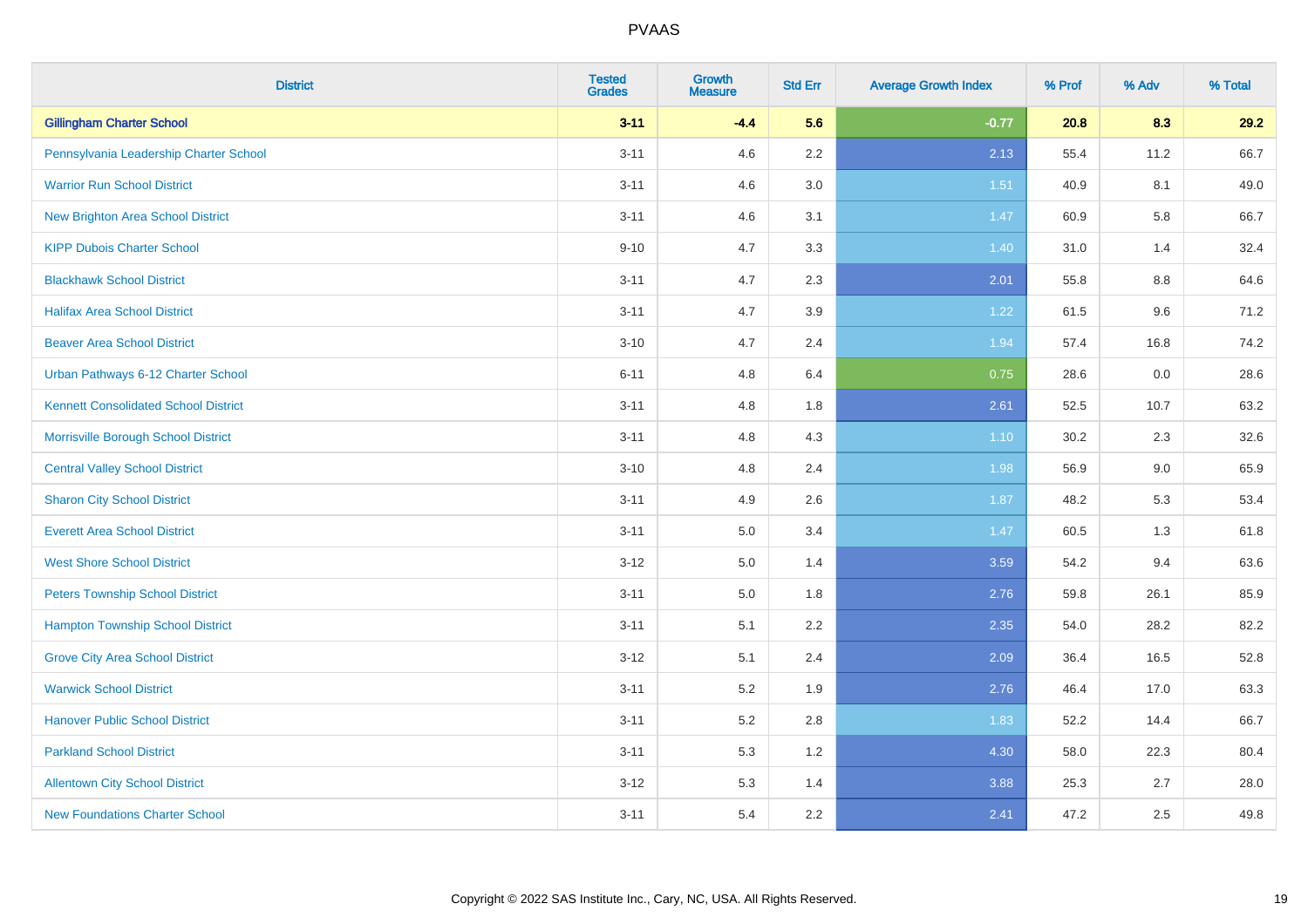| <b>District</b>                                  | <b>Tested</b><br><b>Grades</b> | <b>Growth</b><br><b>Measure</b> | <b>Std Err</b> | <b>Average Growth Index</b> | % Prof | % Adv | % Total |
|--------------------------------------------------|--------------------------------|---------------------------------|----------------|-----------------------------|--------|-------|---------|
| <b>Gillingham Charter School</b>                 | $3 - 11$                       | $-4.4$                          | 5.6            | $-0.77$                     | 20.8   | 8.3   | 29.2    |
| <b>Keystone Oaks School District</b>             | $3 - 11$                       | 5.5                             | 2.6            | 2.07                        | 53.2   | 12.1  | 65.4    |
| <b>Stroudsburg Area School District</b>          | $3 - 11$                       | 5.5                             | 1.9            | 2.88                        | 48.1   | 4.2   | 52.3    |
| <b>Lehigh Career &amp; Technical Institute</b>   | $10 - 12$                      | 5.6                             | 5.6            | 0.99                        | 78.3   | 0.0   | 78.3    |
| Palmyra Area School District                     | $3 - 11$                       | 5.6                             | 1.9            | 2.96                        | 56.4   | 15.6  | 72.0    |
| <b>Western Wayne School District</b>             | $3 - 11$                       | 5.6                             | 2.9            | 1.93                        | 41.3   | 17.4  | 58.7    |
| <b>Spring Grove Area School District</b>         | $3 - 11$                       | 5.6                             | 2.1            | 2.68                        | 55.1   | 15.0  | 70.1    |
| <b>Ephrata Area School District</b>              | $3 - 11$                       | 5.6                             | 1.8            | 3.12                        | 54.7   | 9.5   | 64.2    |
| <b>Mastery Charter School - Pickett Campus</b>   | $6 - 10$                       | 5.6                             | 5.7            | 1.00                        | 27.8   | 0.0   | 27.8    |
| <b>Bethel Park School District</b>               | $3 - 11$                       | 5.6                             | 1.8            | 3.18                        | 65.3   | 18.6  | 83.9    |
| <b>Mars Area School District</b>                 | $3 - 10$                       | 5.7                             | 2.1            | 2.75                        | 57.9   | 18.2  | 76.1    |
| <b>Bentworth School District</b>                 | $3 - 11$                       | 5.7                             | 3.2            | 1.75                        | 44.2   | 19.5  | 63.6    |
| <b>Penncrest School District</b>                 | $3 - 11$                       | 5.7                             | 2.2            | 2.57                        | 47.2   | 7.1   | 54.3    |
| Daniel Boone Area School District                | $3 - 12$                       | 5.7                             | 2.0            | 2.88                        | 51.0   | 11.5  | 62.6    |
| <b>Tidioute Community Charter School</b>         | $3 - 11$                       | 5.7                             | 5.1            | 1.11                        | 34.4   | 21.9  | 56.2    |
| 21st Century Cyber Charter School                | $6 - 12$                       | 5.7                             | 2.3            | 2.50                        | 56.7   | 8.3   | 65.0    |
| Capital Area School for the Arts Charter School  | $9 - 11$                       | 5.8                             | 4.1            | 1.39                        | 59.3   | 18.6  | 78.0    |
| Community Academy Of Philadelphia Charter School | $3 - 11$                       | 5.8                             | 2.7            | 2.12                        | 26.7   | 0.9   | 27.6    |
| <b>Agora Cyber Charter School</b>                | $3 - 11$                       | 5.8                             | 2.6            | 2.28                        | 42.8   | 6.6   | 49.4    |
| <b>Collegium Charter School</b>                  | $3 - 10$                       | 5.9                             | 2.5            | 2.33                        | 38.1   | 7.9   | 46.0    |
| Mechanicsburg Area School District               | $3 - 11$                       | 5.9                             | 1.8            | 3.29                        | 57.2   | 13.7  | 70.9    |
| Northeastern York School District                | $3 - 11$                       | 5.9                             | 2.0            | 3.03                        | 51.1   | 16.6  | 67.6    |
| <b>Uniontown Area School District</b>            | $3 - 11$                       | 6.0                             | 3.2            | 1.87                        | 62.4   | 5.9   | 68.2    |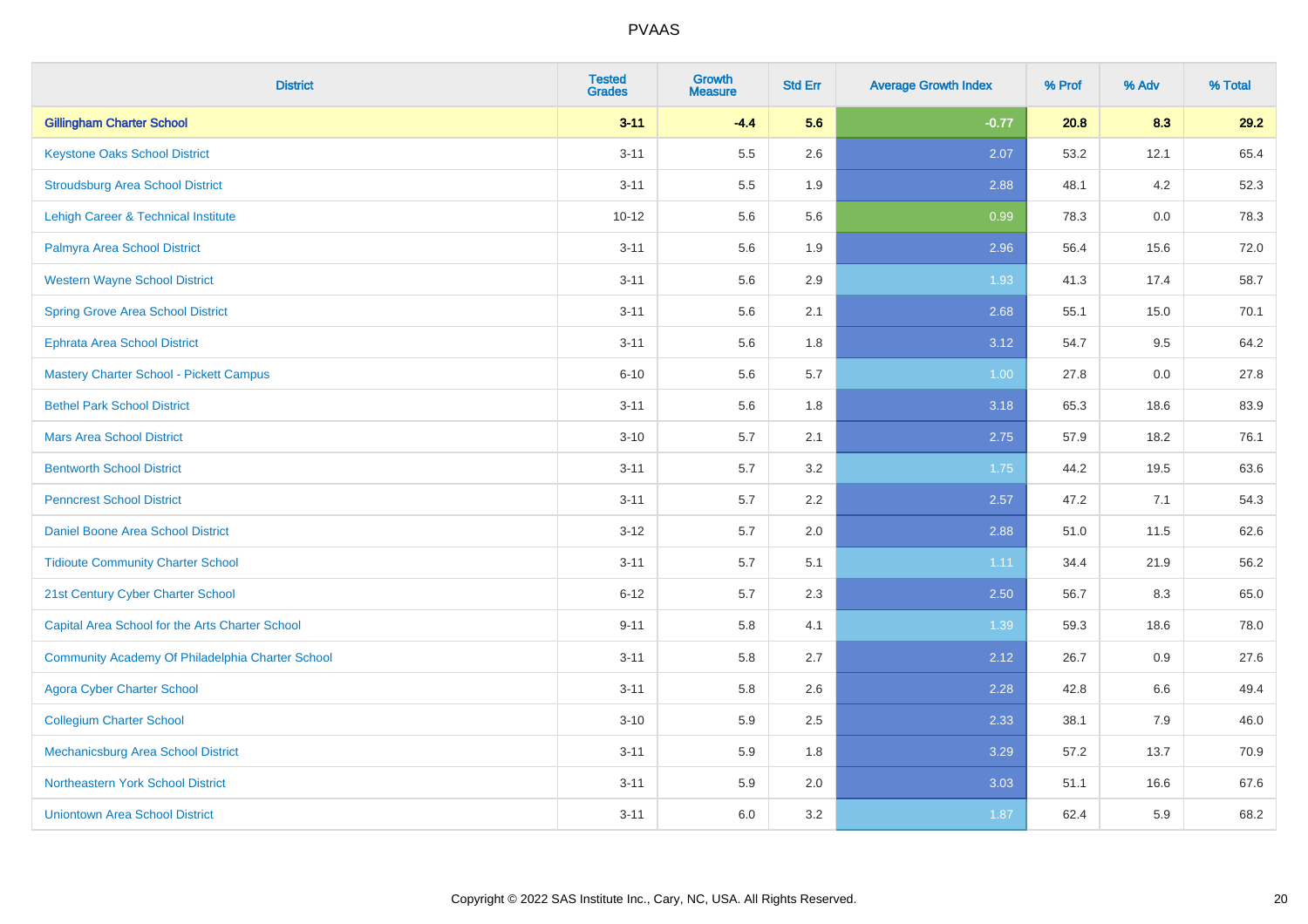| <b>District</b>                               | <b>Tested</b><br><b>Grades</b> | <b>Growth</b><br><b>Measure</b> | <b>Std Err</b> | <b>Average Growth Index</b> | % Prof | % Adv   | % Total |
|-----------------------------------------------|--------------------------------|---------------------------------|----------------|-----------------------------|--------|---------|---------|
| <b>Gillingham Charter School</b>              | $3 - 11$                       | $-4.4$                          | 5.6            | $-0.77$                     | 20.8   | 8.3     | 29.2    |
| Hollidaysburg Area School District            | $3 - 11$                       | 6.0                             | 2.1            | 2.88                        | 57.1   | 12.3    | 69.4    |
| <b>Wilson Area School District</b>            | $3 - 11$                       | 6.0                             | 2.6            | 2.30                        | 48.7   | 8.5     | 57.2    |
| <b>Spring-Ford Area School District</b>       | $3 - 11$                       | $6.0\,$                         | 1.3            | 4.46                        | 60.8   | 16.5    | 77.4    |
| <b>Dover Area School District</b>             | $3 - 12$                       | 6.0                             | 2.1            | 2.94                        | 52.2   | 6.0     | 58.2    |
| <b>Connellsville Area School District</b>     | $3 - 11$                       | 6.1                             | 2.0            | 3.05                        | 45.4   | 7.8     | 53.2    |
| <b>Whitehall-Coplay School District</b>       | $3 - 11$                       | 6.1                             | 1.8            | 3.45                        | 49.3   | 7.4     | 56.6    |
| <b>Millersburg Area School District</b>       | $3 - 11$                       | 6.2                             | 3.8            | 1.63                        | 51.8   | 7.4     | 59.3    |
| <b>Northgate School District</b>              | $3 - 11$                       | 6.3                             | 3.6            | 1.73                        | 53.3   | 16.7    | 70.0    |
| <b>Salisbury Township School District</b>     | $3 - 11$                       | 6.3                             | 3.6            | 1.77                        | 46.2   | 6.6     | 52.8    |
| <b>Belle Vernon Area School District</b>      | $3 - 11$                       | 6.5                             | 2.6            | 2.44                        | 55.6   | 11.1    | 66.7    |
| <b>Steel Valley School District</b>           | $3 - 11$                       | 6.5                             | 3.4            | 1.89                        | 50.7   | 5.6     | 56.3    |
| <b>Wattsburg Area School District</b>         | $3 - 11$                       | 6.5                             | 2.7            | 2.43                        | 42.7   | 7.6     | 50.3    |
| <b>Sto-Rox School District</b>                | $3 - 10$                       | 6.6                             | 3.7            | 1.80                        | 13.4   | $0.0\,$ | 13.4    |
| <b>Franklin Area School District</b>          | $3 - 11$                       | 6.6                             | 2.8            | 2.34                        | 48.2   | 4.5     | 52.7    |
| <b>Richland School District</b>               | $3 - 11$                       | 6.7                             | 2.9            | 2.33                        | 62.2   | 19.2    | 81.4    |
| Pocono Mountain School District               | $3 - 12$                       | 6.8                             | 1.5            | 4.62                        | 45.8   | 5.0     | 50.7    |
| <b>Upper Darby School District</b>            | $3 - 12$                       | 6.9                             | 1.5            | 4.62                        | 45.0   | 6.7     | 51.7    |
| <b>Brookville Area School District</b>        | $3 - 11$                       | 6.9                             | 3.0            | 2.30                        | 55.2   | 15.6    | 70.8    |
| <b>Shanksville-Stonycreek School District</b> | $3 - 10$                       | 7.0                             | 5.9            | 1.20                        | 64.7   | 17.6    | 82.4    |
| <b>Esperanza Cyber Charter School</b>         | $3 - 11$                       | 7.1                             | 6.1            | 1.16                        | 9.1    | 0.0     | 9.1     |
| <b>Centennial School District</b>             | $3 - 10$                       | 7.1                             | 1.7            | 4.29                        | 50.1   | 8.7     | 58.9    |
| <b>Carlynton School District</b>              | $3 - 11$                       | 7.3                             | 3.3            | 2.22                        | 41.0   | 10.5    | 51.6    |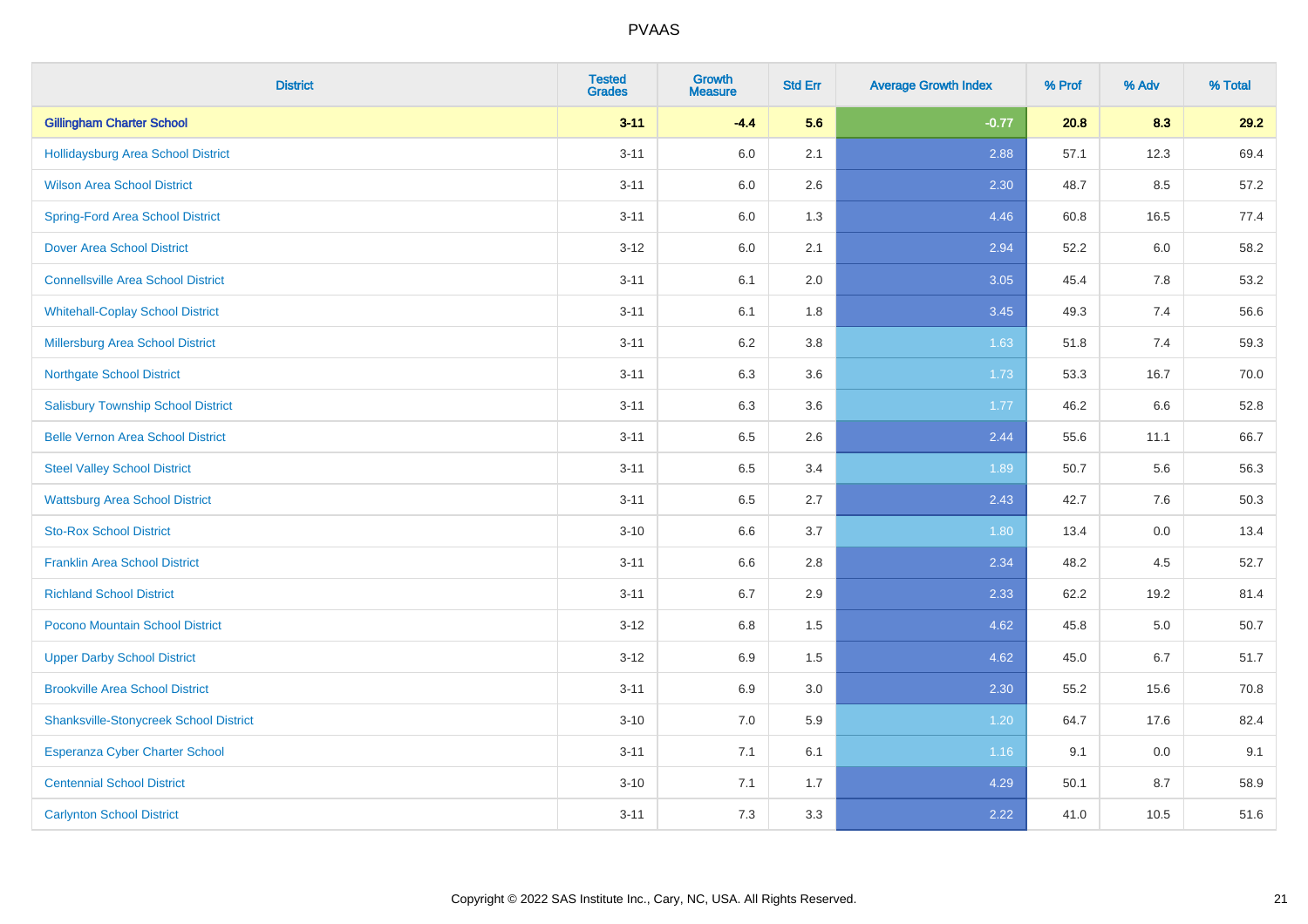| <b>District</b>                                        | <b>Tested</b><br><b>Grades</b> | <b>Growth</b><br><b>Measure</b> | <b>Std Err</b> | <b>Average Growth Index</b> | % Prof | % Adv | % Total |
|--------------------------------------------------------|--------------------------------|---------------------------------|----------------|-----------------------------|--------|-------|---------|
| <b>Gillingham Charter School</b>                       | $3 - 11$                       | $-4.4$                          | 5.6            | $-0.77$                     | 20.8   | 8.3   | 29.2    |
| Lehigh Valley Charter High School For The Arts         | $9 - 10$                       | $7.3$                           | 2.6            | 2.82                        | 62.3   | 18.2  | 80.5    |
| <b>Carbondale Area School District</b>                 | $3 - 10$                       | 7.4                             | 3.3            | 2.25                        | 56.6   | 2.6   | 59.2    |
| Wilmington Area School District                        | $3 - 11$                       | $7.5\,$                         | 3.0            | 2.48                        | 55.1   | 5.1   | 60.2    |
| Philadelphia City School District                      | $3 - 12$                       | 7.5                             | 0.6            | 12.64                       | 38.4   | 7.0   | 45.4    |
| <b>New Hope-Solebury School District</b>               | $3 - 11$                       | 7.5                             | 2.9            | 2.57                        | 68.2   | 22.7  | 90.9    |
| <b>Coudersport Area School District</b>                | $3 - 11$                       | 7.7                             | 3.7            | 2.06                        | 55.7   | 8.2   | 63.9    |
| Saint Marys Area School District                       | $3 - 11$                       | 7.8                             | 2.6            | 3.04                        | 57.0   | 8.2   | 65.2    |
| Allegheny-Clarion Valley School District               | $3 - 10$                       | 7.8                             | 4.7            | 1.65                        | 53.3   | 3.3   | 56.7    |
| <b>Wayne Highlands School District</b>                 | $3 - 11$                       | 7.8                             | 2.4            | 3.23                        | 52.3   | 13.1  | 65.4    |
| <b>Haverford Township School District</b>              | $3 - 11$                       | 8.0                             | 1.5            | 5.27                        | 53.0   | 25.5  | 78.6    |
| <b>Blacklick Valley School District</b>                | $3 - 11$                       | 8.0                             | 4.3            | 1.85                        | 34.1   | 0.0   | 34.1    |
| <b>Reach Cyber Charter School</b>                      | $3 - 11$                       | 8.1                             | 4.7            | 1.72                        | 42.4   | 4.6   | 47.0    |
| <b>Bethlehem-Center School District</b>                | $3 - 10$                       | 8.1                             | 3.3            | 2.46                        | 35.1   | 1.4   | 36.5    |
| <b>Moon Area School District</b>                       | $3 - 11$                       | 8.2                             | 1.9            | 4.25                        | 58.7   | 18.5  | 77.2    |
| <b>Monessen City School District</b>                   | $3 - 10$                       | 8.3                             | 4.5            | 1.85                        | 42.9   | 2.9   | 45.7    |
| Selinsgrove Area School District                       | $3 - 12$                       | 8.3                             | 2.3            | 3.54                        | 56.8   | 10.0  | 66.8    |
| Renaissance Academy Charter School                     | $3 - 11$                       | 8.3                             | 3.3            | 2.54                        | 45.6   | 22.8  | 68.4    |
| <b>William Penn School District</b>                    | $3 - 12$                       | 8.3                             | 2.1            | 3.99                        | 35.6   | 3.0   | 38.7    |
| <b>Cornwall-Lebanon School District</b>                | $3 - 11$                       | 8.3                             | 1.6            | 5.08                        | 47.2   | 8.4   | 55.6    |
| <b>Chester Charter Scholars Academy Charter School</b> | $3 - 12$                       | 8.4                             | 4.1            | 2.03                        | 23.4   | 0.0   | 23.4    |
| <b>Oswayo Valley School District</b>                   | $3 - 12$                       | 8.5                             | 5.0            | 1.68                        | 50.0   | 16.7  | 66.7    |
| <b>Allegheny Valley School District</b>                | $3 - 11$                       | 8.5                             | 3.9            | 2.17                        | 53.1   | 12.2  | 65.3    |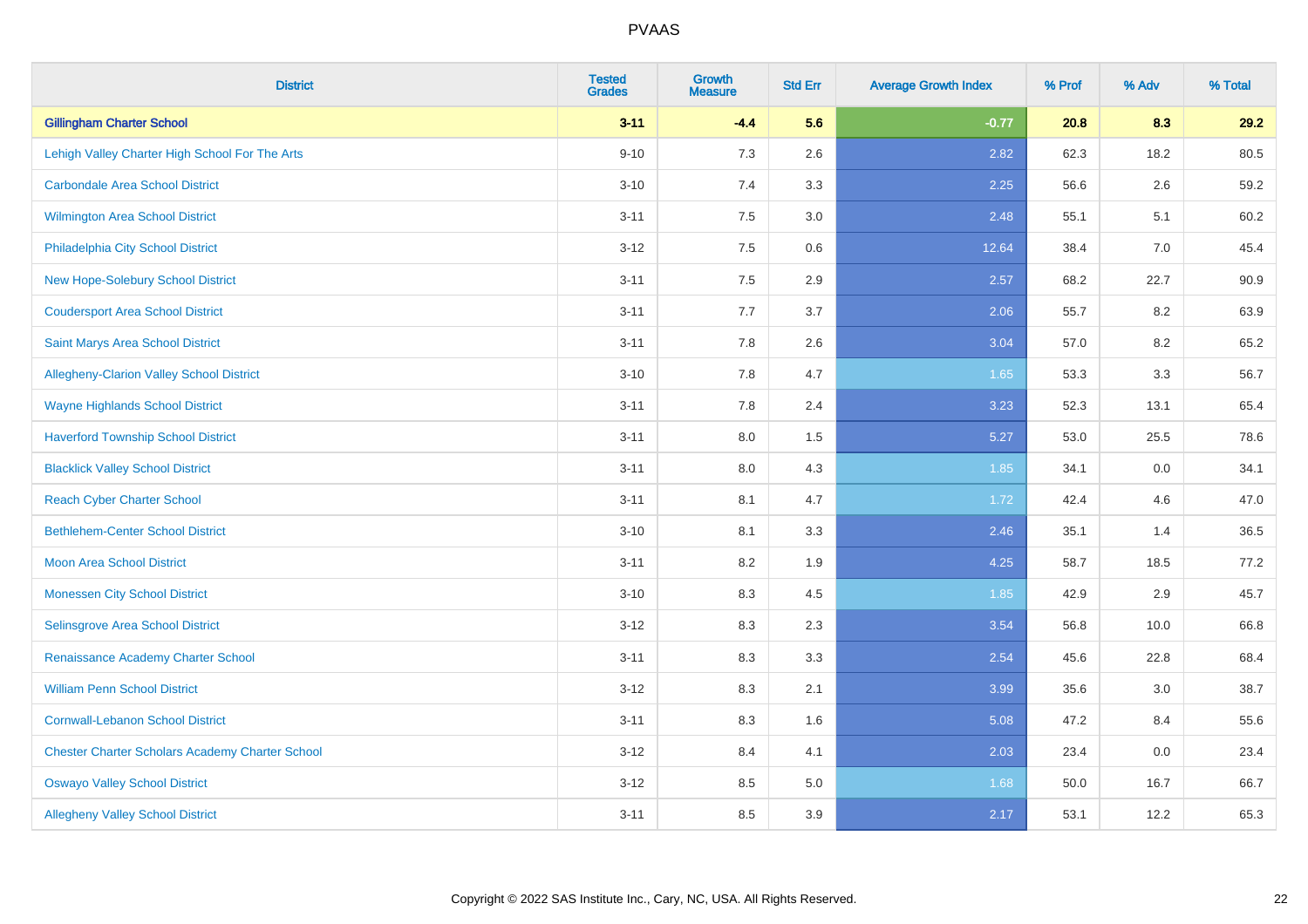| <b>District</b>                                    | <b>Tested</b><br><b>Grades</b> | <b>Growth</b><br><b>Measure</b> | <b>Std Err</b> | <b>Average Growth Index</b> | % Prof | % Adv | % Total |
|----------------------------------------------------|--------------------------------|---------------------------------|----------------|-----------------------------|--------|-------|---------|
| <b>Gillingham Charter School</b>                   | $3 - 11$                       | $-4.4$                          | 5.6            | $-0.77$                     | 20.8   | 8.3   | 29.2    |
| <b>Eastern Lebanon County School District</b>      | $3 - 11$                       | 8.6                             | 2.2            | 3.84                        | 48.8   | 11.4  | 60.3    |
| <b>Conestoga Valley School District</b>            | $3 - 11$                       | 8.7                             | 1.8            | 4.69                        | 60.3   | 13.5  | 73.8    |
| <b>Wyalusing Area School District</b>              | $3-12$                         | 8.8                             | 3.3            | 2.68                        | 54.6   | 11.7  | 66.2    |
| <b>Wilson School District</b>                      | $3-12$                         | 8.8                             | 1.5            | 5.96                        | 52.6   | 14.6  | 67.2    |
| <b>Council Rock School District</b>                | $3 - 11$                       | 8.9                             | 1.2            | 7.65                        | 62.8   | 16.6  | 79.4    |
| Hamburg Area School District                       | $3 - 11$                       | 8.9                             | 2.5            | 3.63                        | 43.5   | 8.2   | 51.7    |
| <b>Mckeesport Area School District</b>             | $3-12$                         | 9.0                             | 2.4            | 3.72                        | 31.0   | 4.5   | 35.5    |
| <b>Avon Grove Charter School</b>                   | $3 - 11$                       | 9.0                             | 2.9            | 3.13                        | 58.8   | 16.7  | 75.5    |
| <b>York Academy Regional Charter School</b>        | $3 - 11$                       | 9.0                             | 5.0            | 1.79                        | 55.2   | 0.0   | 55.2    |
| Ambridge Area School District                      | $3 - 12$                       | 9.1                             | 2.6            | 3.46                        | 50.4   | 10.7  | 61.1    |
| <b>Mifflin County School District</b>              | $3 - 11$                       | 9.1                             | 1.7            | 5.49                        | 47.1   | 6.7   | 53.8    |
| Octorara Area School District                      | $3 - 11$                       | 9.1                             | 2.4            | 3.82                        | 52.1   | 8.5   | 60.6    |
| <b>North Penn School District</b>                  | $3 - 11$                       | 9.1                             | 1.1            | 8.36                        | 55.8   | 17.0  | 72.8    |
| <b>Commonwealth Charter Academy Charter School</b> | $3 - 10$                       | 9.1                             | 1.9            | 4.90                        | 47.2   | 9.1   | 56.3    |
| <b>Cranberry Area School District</b>              | $3 - 12$                       | 9.2                             | 3.0            | 3.04                        | 47.5   | 10.2  | 57.6    |
| Pen Argyl Area School District                     | $3 - 12$                       | 9.2                             | 2.7            | 3.46                        | 50.0   | 12.6  | 62.6    |
| Pennsylvania Distance Learning Charter School      | $3-12$                         | 9.3                             | 4.2            | 2.22                        | 42.2   | 3.1   | 45.3    |
| <b>Bethlehem Area School District</b>              | $3 - 11$                       | 9.3                             | 1.1            | 8.15                        | 44.7   | 12.0  | 56.7    |
| <b>Tech Freire Charter School</b>                  | $9 - 11$                       | 9.3                             | 2.9            | 3.26                        | 18.0   | 1.1   | 19.1    |
| <b>Shippensburg Area School District</b>           | $3 - 11$                       | 9.3                             | 1.9            | 4.84                        | 53.1   | 10.2  | 63.3    |
| Multicultural Academy Charter School               | $9 - 11$                       | 9.5                             | 3.5            | 2.69                        | 22.0   | 0.0   | 22.0    |
| <b>Hazleton Area School District</b>               | $3 - 11$                       | 9.6                             | 1.4            | 6.77                        | 45.0   | 7.8   | 52.9    |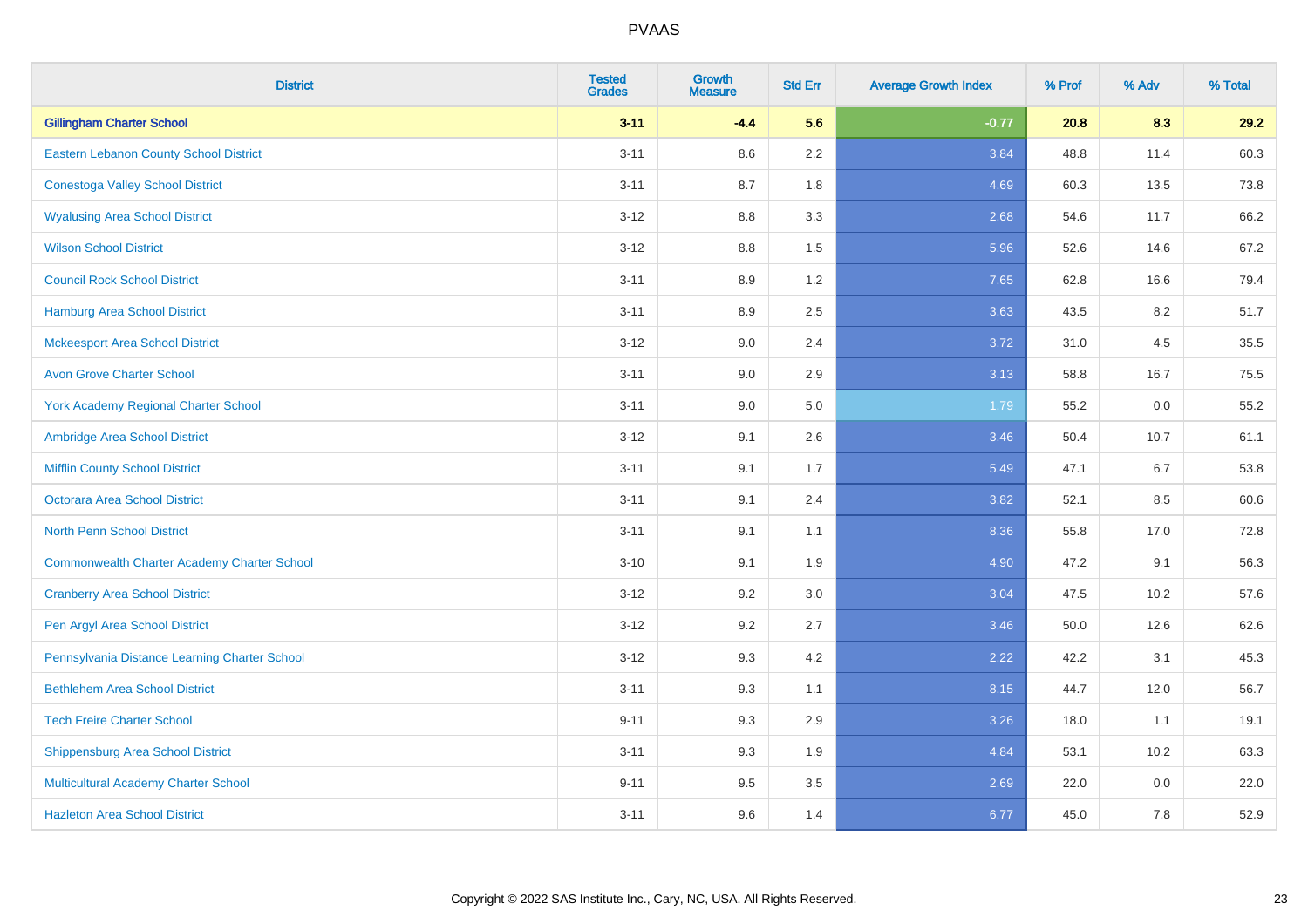| <b>District</b>                               | <b>Tested</b><br><b>Grades</b> | <b>Growth</b><br><b>Measure</b> | <b>Std Err</b> | <b>Average Growth Index</b> | % Prof | % Adv | % Total |
|-----------------------------------------------|--------------------------------|---------------------------------|----------------|-----------------------------|--------|-------|---------|
| <b>Gillingham Charter School</b>              | $3 - 11$                       | $-4.4$                          | 5.6            | $-0.77$                     | 20.8   | 8.3   | 29.2    |
| <b>Eastern York School District</b>           | $3 - 11$                       | 9.6                             | 2.6            | 3.71                        | 56.3   | 12.6  | 68.9    |
| <b>Freeport Area School District</b>          | $3 - 10$                       | 9.7                             | 2.5            | 3.91                        | 57.5   | 17.8  | 75.3    |
| <b>Homer-Center School District</b>           | $3 - 11$                       | 9.7                             | 3.6            | 2.70                        | 45.1   | 17.2  | 62.3    |
| <b>Shenandoah Valley School District</b>      | $3 - 11$                       | 9.7                             | 3.9            | 2.49                        | 28.3   | 5.0   | 33.3    |
| Fox Chapel Area School District               | $3 - 11$                       | 9.8                             | 1.8            | 5.36                        | 56.6   | 28.6  | 85.2    |
| <b>Northern Cambria School District</b>       | $3 - 11$                       | 10.0                            | 3.3            | 3.04                        | 47.4   | 5.1   | 52.6    |
| <b>Avon Grove School District</b>             | $3 - 10$                       | 10.0                            | 1.6            | 6.26                        | 56.3   | 18.6  | 74.9    |
| <b>Ridley School District</b>                 | $3 - 12$                       | 10.0                            | 1.6            | 6.10                        | 45.6   | 8.2   | 53.8    |
| <b>Reading School District</b>                | $3 - 11$                       | 10.1                            | 1.4            | 7.25                        | 24.7   | 2.4   | 27.2    |
| <b>York Suburban School District</b>          | $3 - 11$                       | 10.1                            | 2.1            | 4.91                        | 53.5   | 27.8  | 81.3    |
| Dr Robert Ketterer Charter School Inc         | $6 - 12$                       | 10.1                            | 5.0            | 2.04                        | 14.9   | 0.4   | 15.3    |
| <b>Clarion Area School District</b>           | $3 - 11$                       | 10.3                            | 4.1            | 2.51                        | 45.4   | 14.6  | 60.0    |
| <b>Midd-West School District</b>              | $3 - 11$                       | 10.3                            | 2.7            | 3.80                        | 58.0   | 13.4  | 71.4    |
| <b>Cocalico School District</b>               | $3 - 11$                       | 10.6                            | 2.0            | 5.18                        | 50.8   | 14.1  | 64.8    |
| <b>Montgomery Area School District</b>        | $3 - 11$                       | 10.7                            | 3.6            | 2.96                        | 48.7   | 12.4  | 61.1    |
| Lake-Lehman School District                   | $3 - 11$                       | 10.8                            | 2.7            | 3.93                        | 55.3   | 7.9   | 63.2    |
| <b>Montoursville Area School District</b>     | $3 - 12$                       | 10.8                            | 2.5            | 4.24                        | 44.6   | 20.1  | 64.8    |
| <b>Garnet Valley School District</b>          | $3 - 10$                       | 10.9                            | 1.7            | 6.53                        | 67.1   | 19.0  | 86.1    |
| <b>Sayre Area School District</b>             | $3 - 11$                       | 11.2                            | 3.5            | 3.20                        | 52.2   | 7.5   | 59.7    |
| <b>Greater Nanticoke Area School District</b> | $3-12$                         | 11.2                            | 2.8            | 4.01                        | 38.0   | 12.4  | 50.4    |
| <b>Littlestown Area School District</b>       | $3 - 11$                       | 11.4                            | 2.5            | 4.62                        | 55.2   | 10.4  | 65.6    |
| Mastery Charter School - Hardy Williams       | $3 - 11$                       | 11.4                            | 3.4            | 3.33                        | 44.3   | 5.7   | 50.0    |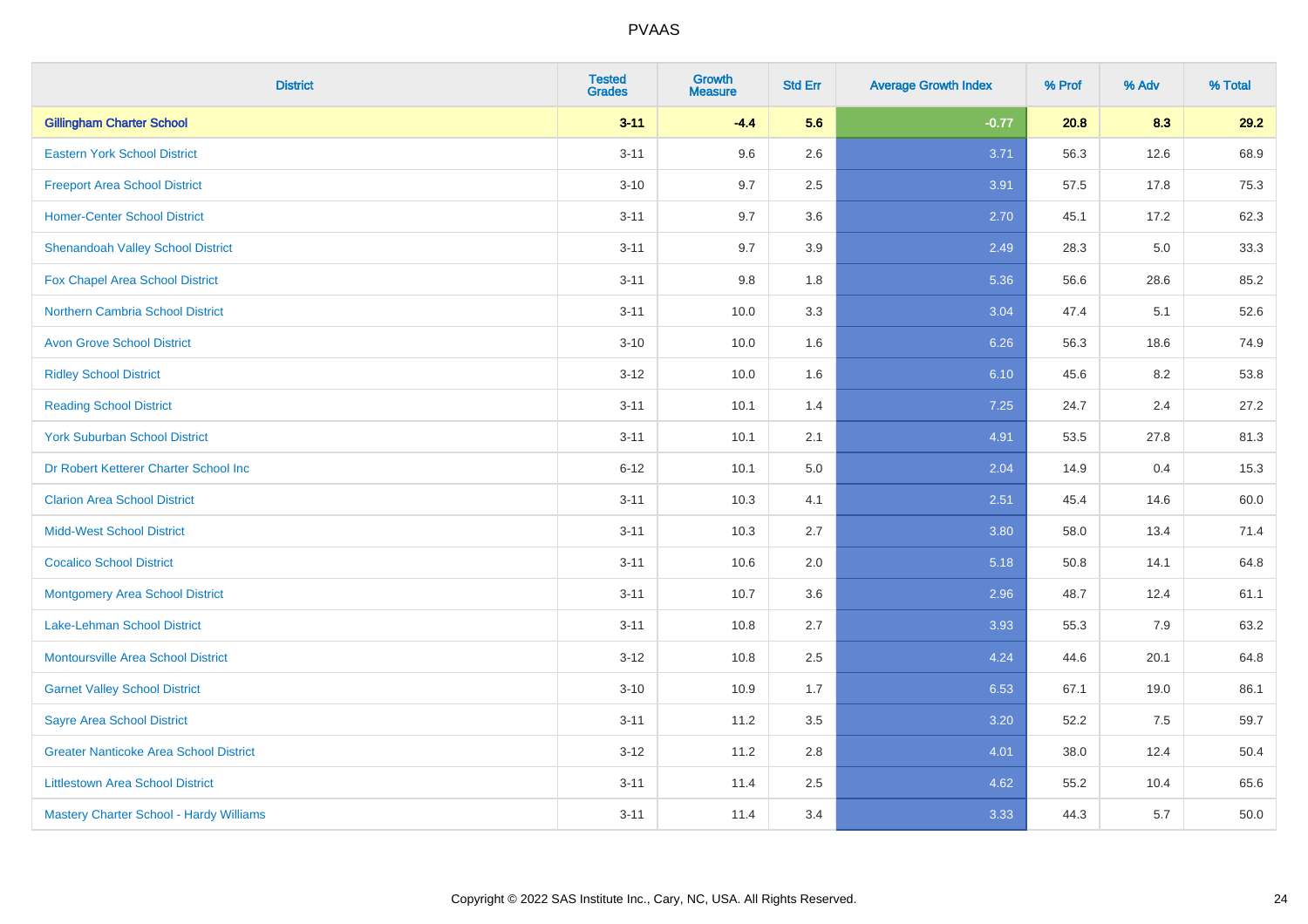| <b>District</b>                          | <b>Tested</b><br><b>Grades</b> | <b>Growth</b><br><b>Measure</b> | <b>Std Err</b> | <b>Average Growth Index</b> | % Prof | % Adv | % Total |
|------------------------------------------|--------------------------------|---------------------------------|----------------|-----------------------------|--------|-------|---------|
| <b>Gillingham Charter School</b>         | $3 - 11$                       | $-4.4$                          | 5.6            | $-0.77$                     | 20.8   | 8.3   | 29.2    |
| <b>Pine-Richland School District</b>     | $3 - 11$                       | 11.5                            | 1.8            | 6.31                        | 60.6   | 24.4  | 85.0    |
| Pennsylvania Cyber Charter School        | $3 - 11$                       | 11.6                            | 1.5            | 7.54                        | 46.3   | 5.0   | 51.3    |
| <b>Pennsbury School District</b>         | $3 - 11$                       | 11.7                            | 1.5            | 7.90                        | 60.1   | 21.3  | 81.3    |
| <b>Fort Leboeuf School District</b>      | $3 - 11$                       | 11.7                            | 2.5            | 4.73                        | 48.5   | 21.1  | 69.6    |
| Pennsylvania Virtual Charter School      | $3 - 11$                       | 11.8                            | 3.5            | 3.37                        | 56.5   | 11.1  | 67.6    |
| Downingtown Area School District         | $3 - 11$                       | 12.1                            | 1.1            | 10.67                       | 60.0   | 23.5  | 83.6    |
| <b>Fleetwood Area School District</b>    | $3 - 10$                       | 12.2                            | 2.2            | 5.68                        | 53.5   | 11.6  | 65.2    |
| <b>Central York School District</b>      | $3 - 12$                       | 12.3                            | 1.7            | 7.20                        | 55.5   | 11.5  | 67.0    |
| <b>Souderton Area School District</b>    | $3 - 11$                       | 12.4                            | 1.5            | 8.28                        | 61.7   | 15.2  | 76.9    |
| <b>School Lane Charter School</b>        | $3 - 11$                       | 12.4                            | 3.6            | 3.43                        | 59.1   | 9.8   | 68.9    |
| <b>Jenkintown School District</b>        | $3 - 11$                       | 12.5                            | 4.4            | 2.84                        | 54.6   | 29.6  | 84.1    |
| <b>Wissahickon School District</b>       | $3 - 10$                       | 12.5                            | 1.8            | 6.85                        | 58.3   | 22.4  | 80.7    |
| <b>West Perry School District</b>        | $3 - 11$                       | 12.5                            | 2.5            | 4.99                        | 56.6   | 8.4   | 65.0    |
| <b>Delaware Valley School District</b>   | $3 - 11$                       | 12.6                            | 1.8            | 6.93                        | 55.2   | 16.2  | 71.4    |
| <b>West Chester Area School District</b> | $3 - 11$                       | 12.6                            | 1.2            | 10.38                       | 66.8   | 20.2  | 87.0    |
| <b>Derry Township School District</b>    | $3 - 10$                       | 12.8                            | 2.0            | 6.39                        | 54.8   | 25.8  | 80.6    |
| <b>Iroquois School District</b>          | $3 - 11$                       | 13.1                            | 3.0            | 4.35                        | 48.2   | 7.8   | 56.0    |
| <b>Derry Area School District</b>        | $3 - 11$                       | 13.2                            | 2.8            | 4.69                        | 60.0   | 12.5  | 72.5    |
| People For People Charter School         | $3 - 12$                       | 13.3                            | 5.5            | 2.43                        | 13.5   | 0.0   | 13.5    |
| <b>Penn-Trafford School District</b>     | $3 - 11$                       | 13.4                            | 1.7            | 7.87                        | 62.3   | 21.9  | 84.2    |
| <b>Abington Heights School District</b>  | $3 - 11$                       | 13.5                            | 2.2            | 6.27                        | 58.3   | 16.2  | 74.5    |
| <b>Jamestown Area School District</b>    | $3 - 11$                       | 13.5                            | 4.2            | 3.19                        | 64.4   | 13.3  | 77.8    |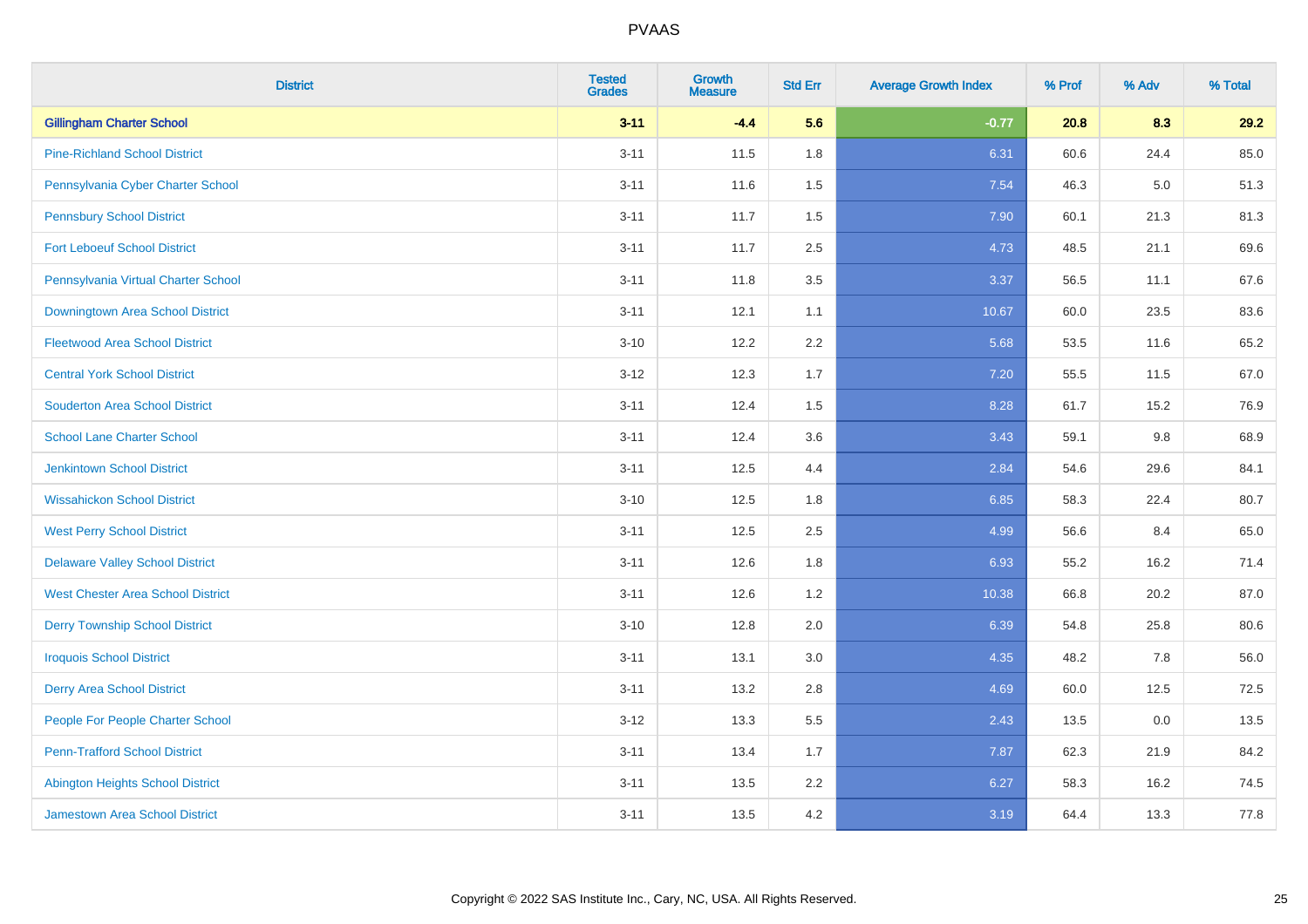| <b>District</b>                                  | <b>Tested</b><br><b>Grades</b> | <b>Growth</b><br><b>Measure</b> | <b>Std Err</b> | <b>Average Growth Index</b> | % Prof | % Adv   | % Total |
|--------------------------------------------------|--------------------------------|---------------------------------|----------------|-----------------------------|--------|---------|---------|
| <b>Gillingham Charter School</b>                 | $3 - 11$                       | $-4.4$                          | 5.6            | $-0.77$                     | 20.8   | 8.3     | 29.2    |
| <b>Dallastown Area School District</b>           | $3 - 11$                       | 13.5                            | 1.5            | 8.84                        | 56.0   | 17.9    | 73.8    |
| <b>City CHS</b>                                  | $10 - 11$                      | 13.6                            | 2.7            | 5.12                        | 45.8   | 3.0     | 48.8    |
| <b>Springfield School District</b>               | $3 - 11$                       | 13.8                            | 1.7            | 7.99                        | 60.9   | 21.5    | 82.4    |
| Penns Valley Area School District                | $3 - 12$                       | 14.0                            | 2.9            | 4.80                        | 41.9   | 23.1    | 65.0    |
| <b>Colonial School District</b>                  | $3 - 11$                       | 14.0                            | 1.7            | 8.21                        | 60.2   | 19.6    | 79.8    |
| <b>Lincoln Leadership Academy Charter School</b> | $3 - 12$                       | 14.2                            | 6.4            | 2.22                        | 23.5   | $0.0\,$ | 23.5    |
| <b>Southern York County School District</b>      | $3 - 11$                       | 14.2                            | 2.1            | 6.91                        | 55.1   | 18.1    | 73.1    |
| <b>Saucon Valley School District</b>             | $3 - 11$                       | 14.7                            | 2.5            | 5.98                        | 48.7   | 20.2    | 69.0    |
| <b>Great Valley School District</b>              | $3 - 11$                       | 15.0                            | 1.9            | 7.98                        | 50.0   | 35.0    | 85.0    |
| <b>Upper Merion Area School District</b>         | $3 - 11$                       | 15.3                            | 2.0            | 7.62                        | 59.3   | 19.3    | 78.6    |
| <b>Upper Dublin School District</b>              | $3 - 12$                       | 15.4                            | 1.8            | 8.53                        | 60.8   | 24.8    | 85.6    |
| Northern York County School District             | $3 - 11$                       | 15.6                            | 2.0            | 7.98                        | 57.4   | 11.5    | 68.8    |
| <b>Greenwood School District</b>                 | $3 - 11$                       | 15.9                            | 3.9            | 4.11                        | 50.0   | 25.0    | 75.0    |
| <b>Belmont Charter School</b>                    | $3 - 10$                       | 16.0                            | 6.5            | 2.45                        | 64.3   | 0.0     | 64.3    |
| Northern Bedford County School District          | $3 - 11$                       | 16.5                            | 3.6            | 4.58                        | 51.7   | 20.0    | 71.7    |
| <b>Deer Lakes School District</b>                | $3 - 11$                       | 17.0                            | 2.7            | 6.32                        | 61.5   | 16.4    | 77.9    |
| <b>Unionville-Chadds Ford School District</b>    | $3 - 11$                       | 17.1                            | 3.1            | 5.51                        | 68.1   | 13.2    | 81.3    |
| <b>North Allegheny School District</b>           | $3 - 11$                       | 17.4                            | 1.3            | 13.52                       | 59.5   | 28.1    | 87.6    |
| <b>Norwin School District</b>                    | $3 - 11$                       | 18.0                            | 1.7            | 10.37                       | 58.5   | 27.0    | 85.4    |
| <b>Valley View School District</b>               | $3 - 11$                       | 18.1                            | 2.4            | 7.42                        | 53.7   | 14.7    | 68.4    |
| <b>Cumberland Valley School District</b>         | $3 - 12$                       | 18.5                            | 1.3            | 14.64                       | 60.7   | 23.4    | 84.1    |
| <b>Upper Saint Clair School District</b>         | $3 - 11$                       | 18.5                            | 1.7            | 10.65                       | 61.8   | 30.1    | 91.9    |